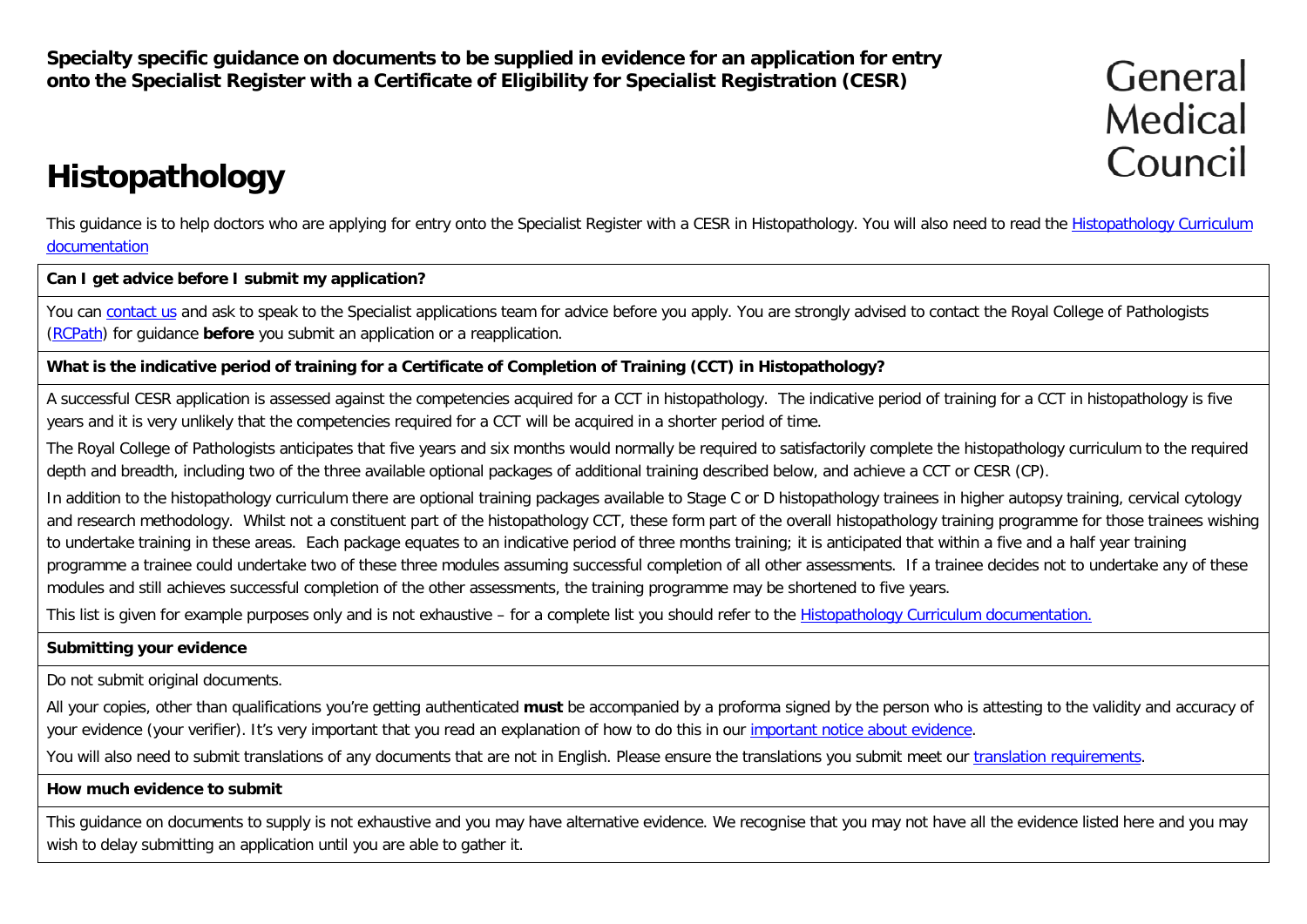Your evidence **must** cover the knowledge, skills and qualifications to demonstrate the required competencies in all areas of the [Histopathology Curriculum documentation.](http://www.gmc-uk.org/education/postgraduate/histopathology.asp) If evidence is missing from one area of the curriculum for example, then the application may fail.

If you have a piece of evidence that it relevant to more than one domain, do not include multiple copies in your bundle. Instead, include one copy and list it in your evidence list under each relevant area, stating that the document is located elsewhere. (For example you might state: "document included in teaching and training section".)

| Evidence breakdown |                                                  | It will help us to deal with your application more quickly if you make sure that you<br>send us only evidence that is directly relevant.                                                                                                                                                                                                                                                                                                                                                                                                                                                                                                                                                                                                                                                                                                    |
|--------------------|--------------------------------------------------|---------------------------------------------------------------------------------------------------------------------------------------------------------------------------------------------------------------------------------------------------------------------------------------------------------------------------------------------------------------------------------------------------------------------------------------------------------------------------------------------------------------------------------------------------------------------------------------------------------------------------------------------------------------------------------------------------------------------------------------------------------------------------------------------------------------------------------------------|
| 5%<br>20%<br>75%   | □ Domain 1<br>Domain 2<br>$\Box$ Domains 3 and 4 | Our guidance on compiling your evidence will help you to decide what is relevant and<br>what is not. We recommend that you read it carefully.<br>Evidence that is more than five years old will be given less weight than more recent<br>evidence, so you may not need to include it. As a general guide, we would usually<br>expect to see around 800 - 1000 pages of evidence.<br>Types of evidence are divided into four different domains. We recommend that you<br>apportion the evidence you provide with your application as shown in the pie chart.<br>Domain 1: 75%<br>Domain 2: 20%<br>Domains 3 and 4: 5%<br>It is important to note that you will not be able to compensate for shortfalls in your<br>evidence of training and experience in a particular area of the curriculum by providing<br>extra evidence in other areas. |
|                    |                                                  |                                                                                                                                                                                                                                                                                                                                                                                                                                                                                                                                                                                                                                                                                                                                                                                                                                             |

#### **Unsuccessful applications or poor evidence**

It is our experience that applications from doctors in the specialty of Histopathology are often submitted with inadequate or poor evidence in the following areas:

- Lack of evidence of Fellowship of the Royal College of Pathologists (FRCPath) by examination or equivalent
- Lack of appropriately anonymised and authenticated autopsy reports and appropriate range of cases
- Lack of appropriately anonymised and authenticated cytopathology and/or surgical pathology reports
- Lack of appropriate audits
- Lack of understanding of confidentiality and data protection issues commonly evidenced as lack of concealment of patient identifiable data

We strongly recommend that you closely match your experiences against the current curriculum and provide evidence of equivalence across all areas. We also strongly recommended that all your referees should be fully conversant with the current curriculum and able to provide detailed support for your competence across all or most areas.

#### **This is the specialty specific guidance for Histopathology**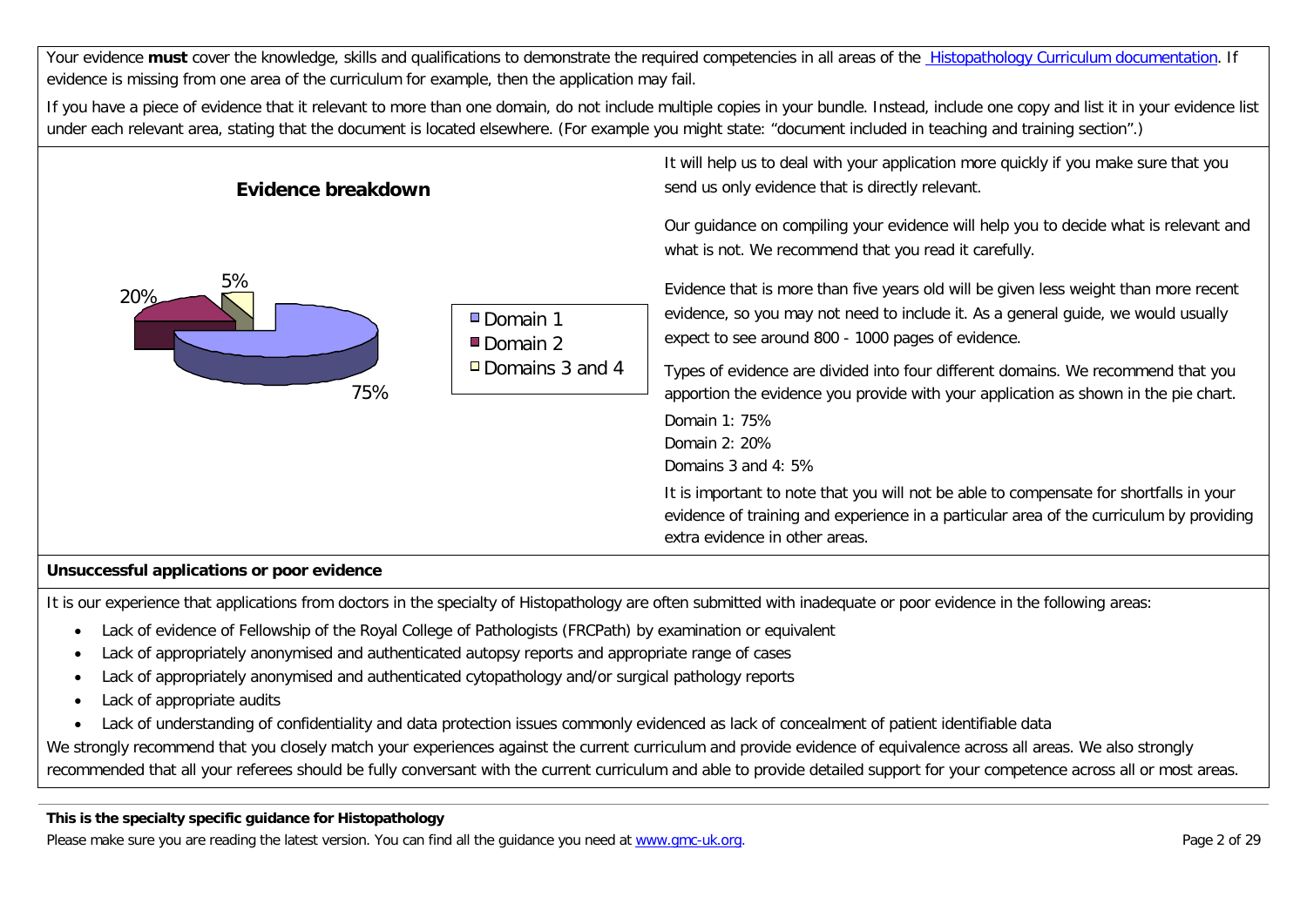#### **Anonymising your evidence**

**It is important that you anonymise your evidence before you submit it to us. You must remove:**

- All patient identifying details
- Details of patients' relatives
- Details of colleagues that you have assessed, written a reference for, or who have been involved in a complaint you have submitted.

This includes:

- Names (first and last)
- Addresses
- Contact details such as phone numbers or email addresses
- NHS numbers
- Other individual patient numbers
- GMC numbers

The following details don't need to be anonymised:

- Gender
- Date of birth

It is your responsibility to make sure that your evidence has been anonymised. Evidence which has not been anonymised will be returned to you. More information can be found on our [website.](http://www.gmc-uk.org/doctors/24769.asp)

#### **This is the specialty specific guidance for Histopathology**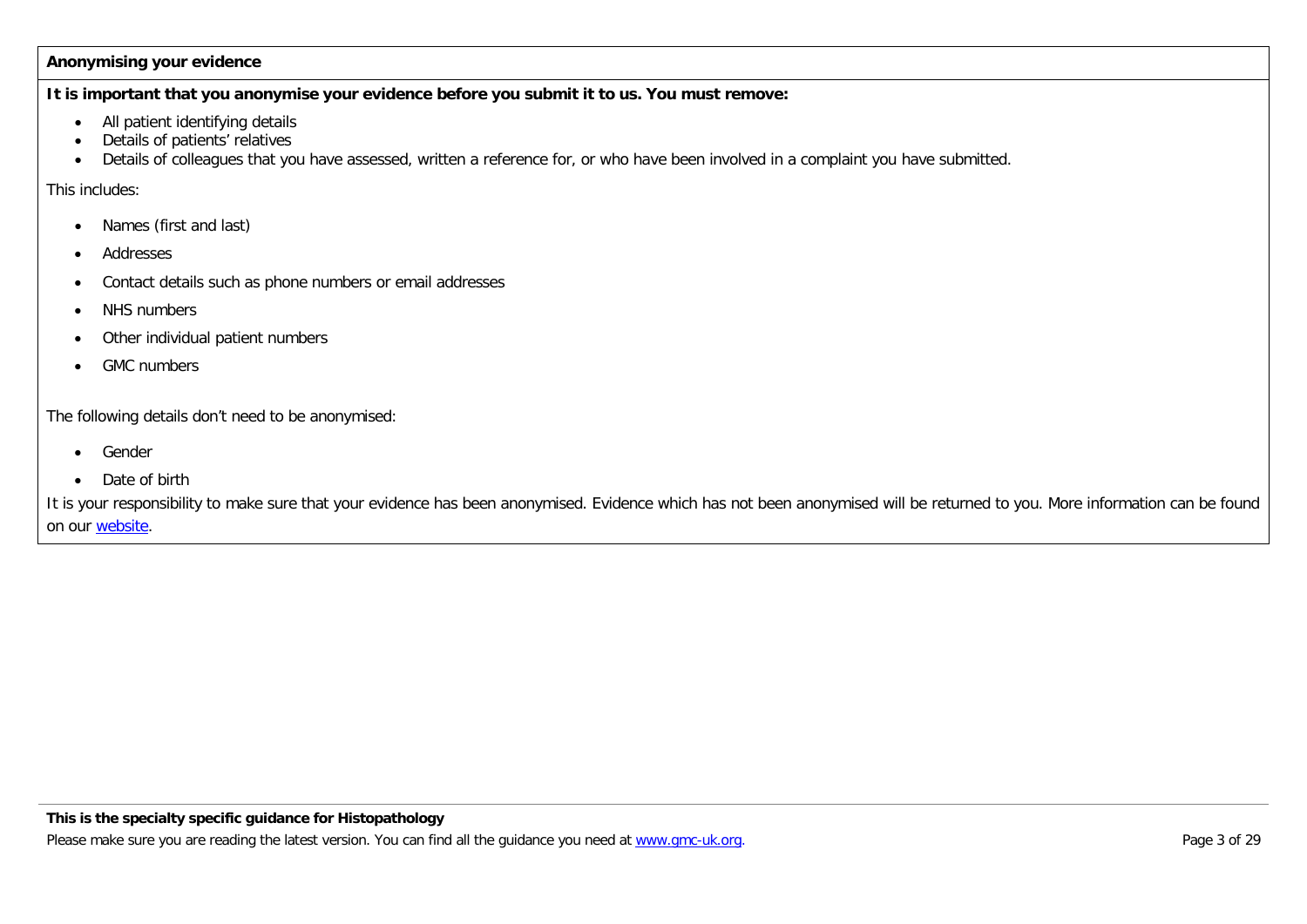### **Qualifications**

| Primary medical qualification (PMQ) | If you hold full registration with us, you do not need to submit your PMQ as we saw it when we assessed your<br>application for registration.                                                                                                                                                                                                                                                         |
|-------------------------------------|-------------------------------------------------------------------------------------------------------------------------------------------------------------------------------------------------------------------------------------------------------------------------------------------------------------------------------------------------------------------------------------------------------|
|                                     | If you do not hold registration, you will need to have your primary medical qualification independently<br>verified by ECFMG before we can grant you full registration with a licence to practise.                                                                                                                                                                                                    |
|                                     | You can find out more about primary source verification on our website.                                                                                                                                                                                                                                                                                                                               |
|                                     | You only need to get your primary medical qualification verified by ECFMG. The rest of your evidence should be<br>verified in line with our quidance                                                                                                                                                                                                                                                  |
| Specialist medical qualification(s) | Please provide an authenticated copy of any specialist medical qualifications you hold.                                                                                                                                                                                                                                                                                                               |
|                                     | Evidence of success in the Fellowship of the Royal College of Pathologists (FRCPath) by examination or other<br>specialist qualification.                                                                                                                                                                                                                                                             |
|                                     | Applicants in possession of FRCPath do not need to provide the original or authenticated certificate. This will be<br>checked directly by the Royal College of Pathologists.                                                                                                                                                                                                                          |
|                                     | If evidence of another specialist qualification is being provided, it must be supported by original or authenticated<br>certificates and the curriculum/syllabi or standards for its award. Applicants without such evidence will need to<br>submit very robust and clear alternative evidence that they have been assessed to an appropriate level in their<br>specialty to demonstrate equivalence. |
|                                     | There are no qualifications from outside Europe that enable automatic entry to the Specialist Register in any<br>specialty. An evaluation is made based on an applicant's whole career and therefore two applicants with the same<br>qualifications but different training and/or experience may not receive the same decision.                                                                       |
|                                     | Please list unsuccessful attempts at examinations (where you have not subsequently been successful) in the<br>application form.                                                                                                                                                                                                                                                                       |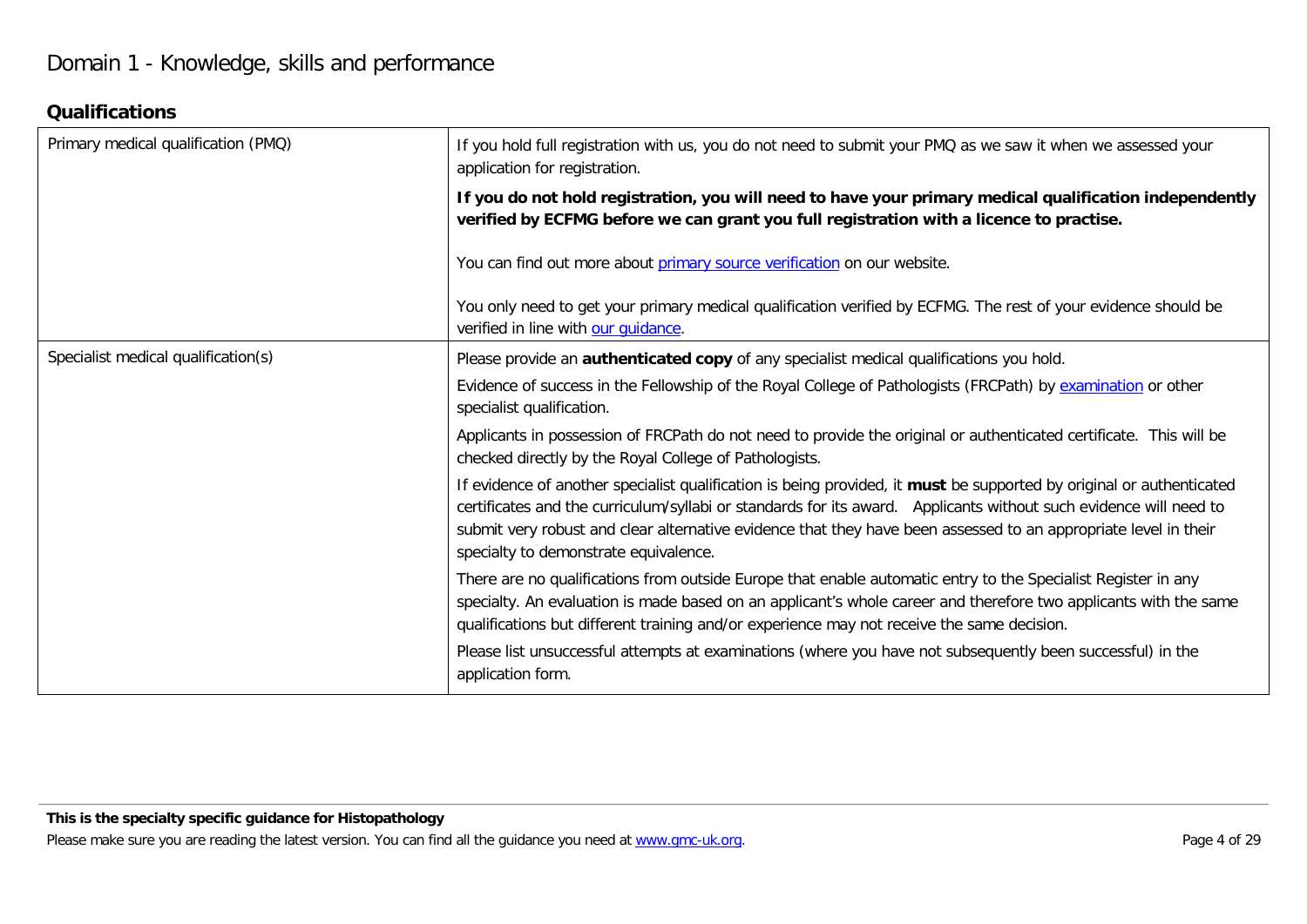| Curriculum or syllabus (if undertaken outside the UK) | Contemporaneous evidence for time spent in supervised, accredited training, including:                                                                                                                                                                                                            |
|-------------------------------------------------------|---------------------------------------------------------------------------------------------------------------------------------------------------------------------------------------------------------------------------------------------------------------------------------------------------|
|                                                       | a copy of the curriculum/training programme/syllabi followed (Applicants who have undertaken recognised<br>$\bullet$<br>specialist or specialty training in the UK do not need to provide the relevant RCPath curriculum. This will be<br>checked directly by the Royal College of Pathologists). |
|                                                       | training log book(s)/portfolio(s)<br>$\bullet$                                                                                                                                                                                                                                                    |
|                                                       | evidence of satisfactory completion of training                                                                                                                                                                                                                                                   |
|                                                       | It should demonstrate appropriate standards of knowledge, skills and attitudes as defined in the histopathology<br>curriculum in:                                                                                                                                                                 |
|                                                       | surgical pathology<br>$\bullet$                                                                                                                                                                                                                                                                   |
|                                                       | basic autopsy (including details of medico-legal autopsies and attendance at inquests or equivalent)                                                                                                                                                                                              |
|                                                       | cytopathology including cervical cytopathology and non-gynaecological cytopathology                                                                                                                                                                                                               |
|                                                       | molecular pathology including basic knowledge in molecular methods and their applications (page 41 - 42)                                                                                                                                                                                          |
|                                                       | Applicants should demonstrate good use of information technology with relevance to histopathology and<br>cytopathology (page 62 - 63).                                                                                                                                                            |
|                                                       | Full Curriculum Vitae (CV) using Royal College of Pathologists' template detailing:                                                                                                                                                                                                               |
|                                                       | qualifications obtained by examination or continuous assessment (where relevant);                                                                                                                                                                                                                 |
|                                                       | number of cases/case mix in all aspects of training including cytopathology and autopsy.<br>$\bullet$                                                                                                                                                                                             |
|                                                       | If a formal curriculum or syllabus (including assessment methods) is not available please provide a letter from the<br>awarding body outlining the content of the training programme or examination.                                                                                              |
|                                                       | For qualifications we will look to evaluate:                                                                                                                                                                                                                                                      |
|                                                       | Where the curriculum covers areas of the CCT curriculum                                                                                                                                                                                                                                           |
|                                                       | The complexity of the work undertaken                                                                                                                                                                                                                                                             |
|                                                       | How examinations are evaluated or quality assured (external assessment).                                                                                                                                                                                                                          |
| Specialist registration outside the UK                | Please provide an <b>authenticated copy</b> of details of the registration requirements of that authority.                                                                                                                                                                                        |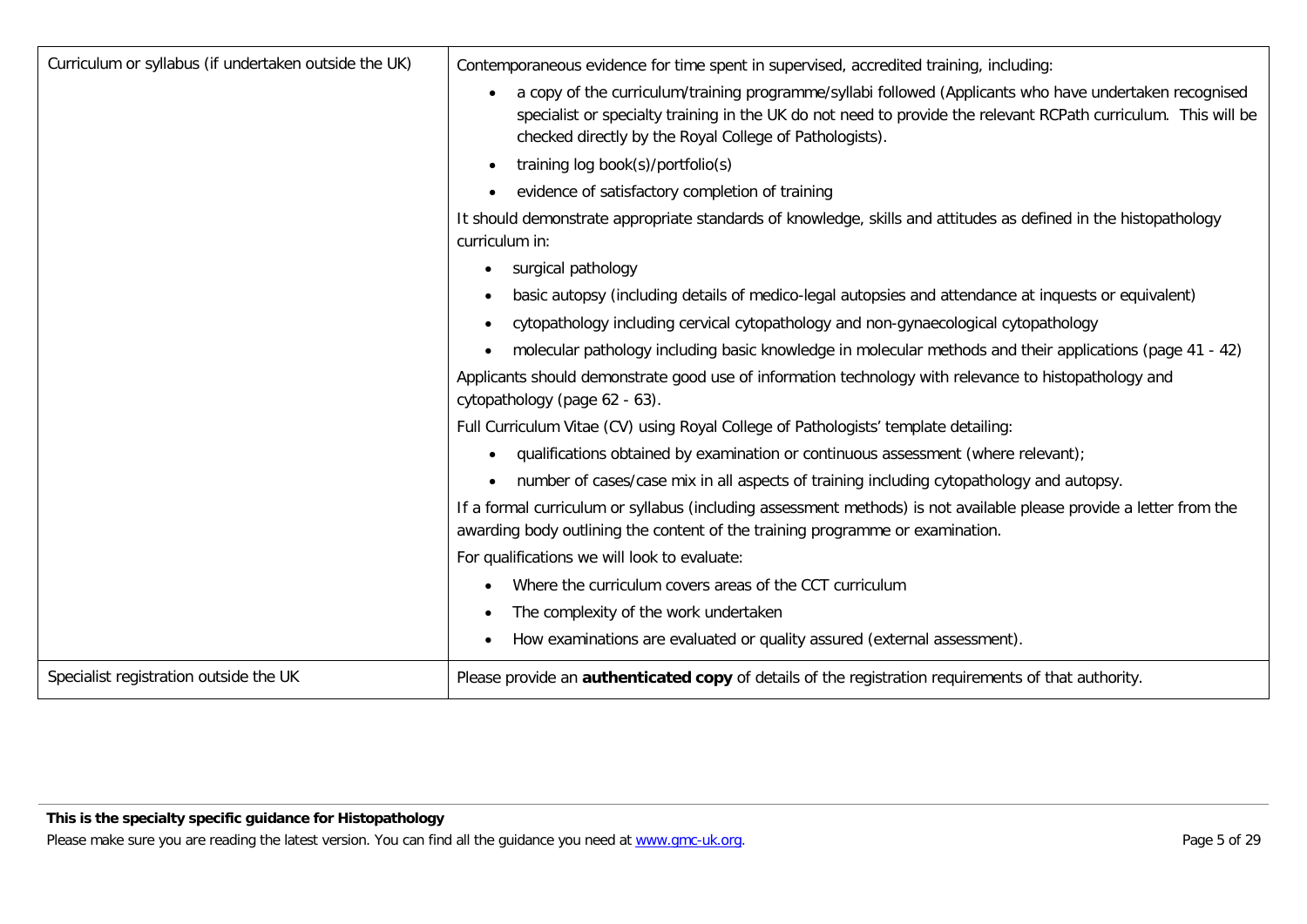| Honours and prizes                             | Please provide copies of certificates or letters showing what the prize or honour was for, including the selection and<br>eligibility criteria and pool of eligible individuals.<br>Where you have not provided evidence of success in an examination that is a requirement of the CCT curriculum,<br>evidence in this area may contribute to your demonstration of equivalent knowledge. |
|------------------------------------------------|-------------------------------------------------------------------------------------------------------------------------------------------------------------------------------------------------------------------------------------------------------------------------------------------------------------------------------------------------------------------------------------------|
| Other relevant qualifications and certificates | Please provide copies of certificates.<br>For example: degrees or diplomas in relevant areas such as management, business, IT, communication, education or<br>law.                                                                                                                                                                                                                        |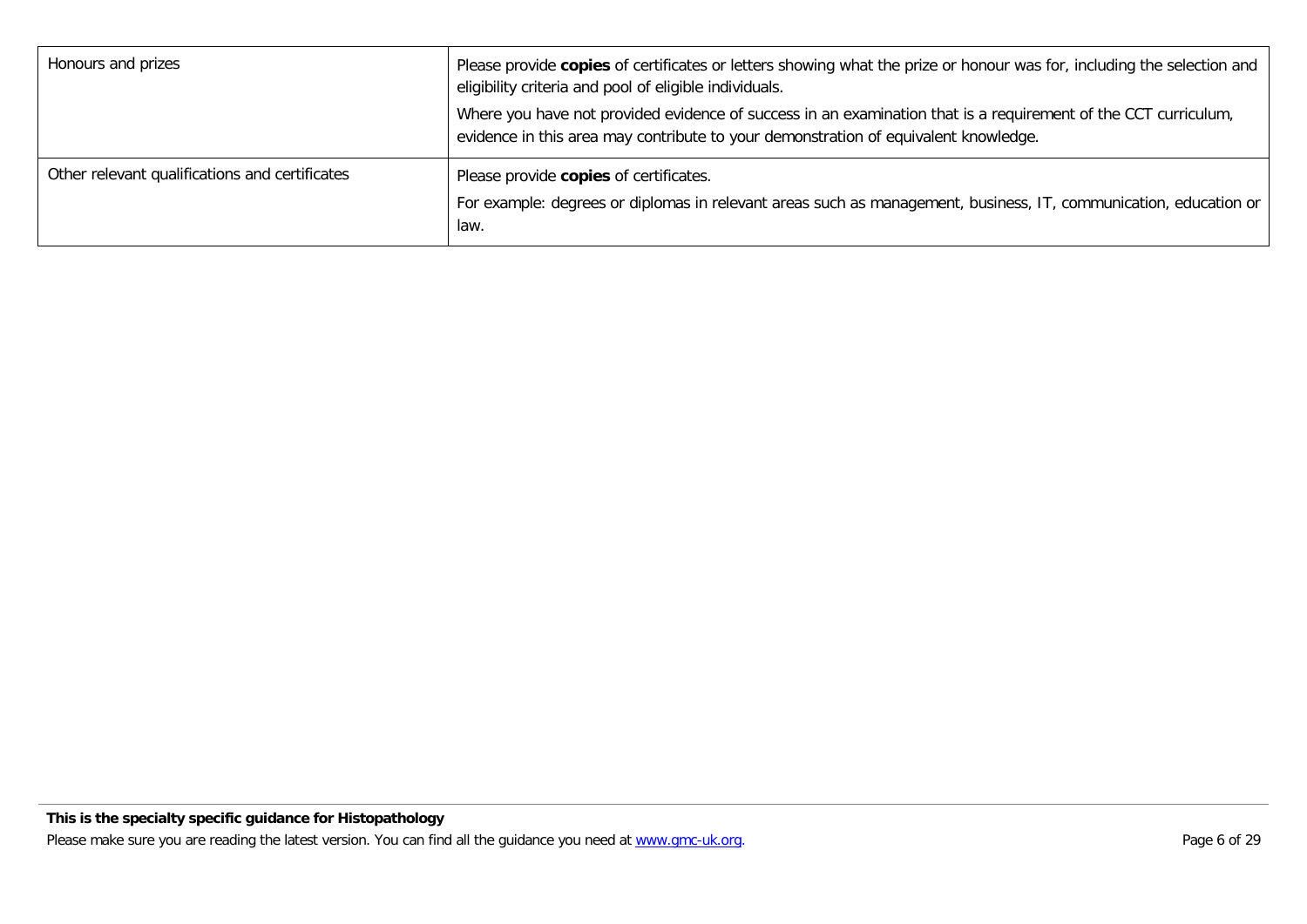### **Assessments and appraisals**

| Appraisals and assessments            | Please provide copies of the evidence required in this area.                                                                                                                                                                                                                                                                                                                                                                                                                                                           |
|---------------------------------------|------------------------------------------------------------------------------------------------------------------------------------------------------------------------------------------------------------------------------------------------------------------------------------------------------------------------------------------------------------------------------------------------------------------------------------------------------------------------------------------------------------------------|
|                                       | Applicants should submit evidence from the last 5 years of Histopathology practice:                                                                                                                                                                                                                                                                                                                                                                                                                                    |
|                                       | record of periodic assessment undertaken during training;<br>$\bullet$                                                                                                                                                                                                                                                                                                                                                                                                                                                 |
|                                       | revalidation /appraisal portfolio.                                                                                                                                                                                                                                                                                                                                                                                                                                                                                     |
|                                       | For non-training posts you should provide evidence of ongoing evaluation of your performance.                                                                                                                                                                                                                                                                                                                                                                                                                          |
|                                       | This may take the format of formal appraisals by the department head or line manager (clinical director, medical<br>director, professor).                                                                                                                                                                                                                                                                                                                                                                              |
|                                       | In the UK, a revalidation or appraisal portfolio would be appropriate (if it is completed retrospectively less weight will<br>be given to the information provided).                                                                                                                                                                                                                                                                                                                                                   |
|                                       | Alternative evidence may include letters (written at the time) commenting on your performance. In addition where<br>no formal appraisal or assessment forms are available you must provide information on the method of career review<br>or progression. There are many different forms of assessment which form part of the various CCT curricula. Many of<br>these tools are available for those not in training to use.                                                                                             |
| RITAs, ARCPs and training assessments | Formal records of assessment have been in place in the UK since 1996 (for posts of Registrar, Specialist Registrar,<br>and Specialty Registrar). If you have undertaken training in the UK in these grades you should provide a copy of<br>your formal records. In addition if you held any of these approved training posts (except locum posts), please<br>provide evidence of your training number.                                                                                                                 |
|                                       | Applicants should submit records of periodic assessment undertaken during training (if you have undertaken<br>recognised specialist or specialty training in the UK must provide a copy of all Records of In-Training Assessment<br>[RITAs] or Annual Reviews of Competence Progression [ARCPs] undertaken. These will also be checked directly by<br>the Royal College of Pathologists). If that training was recognised by relevant authorities outside the UK please<br>provide evidence and recognition standards. |
|                                       | If areas for development were highlighted please provide evidence to demonstrate that you have subsequently<br>addressed them There are many different forms of assessment which form part of the CCT curriculum. Many of<br>these tools are available for those not in training to use.                                                                                                                                                                                                                               |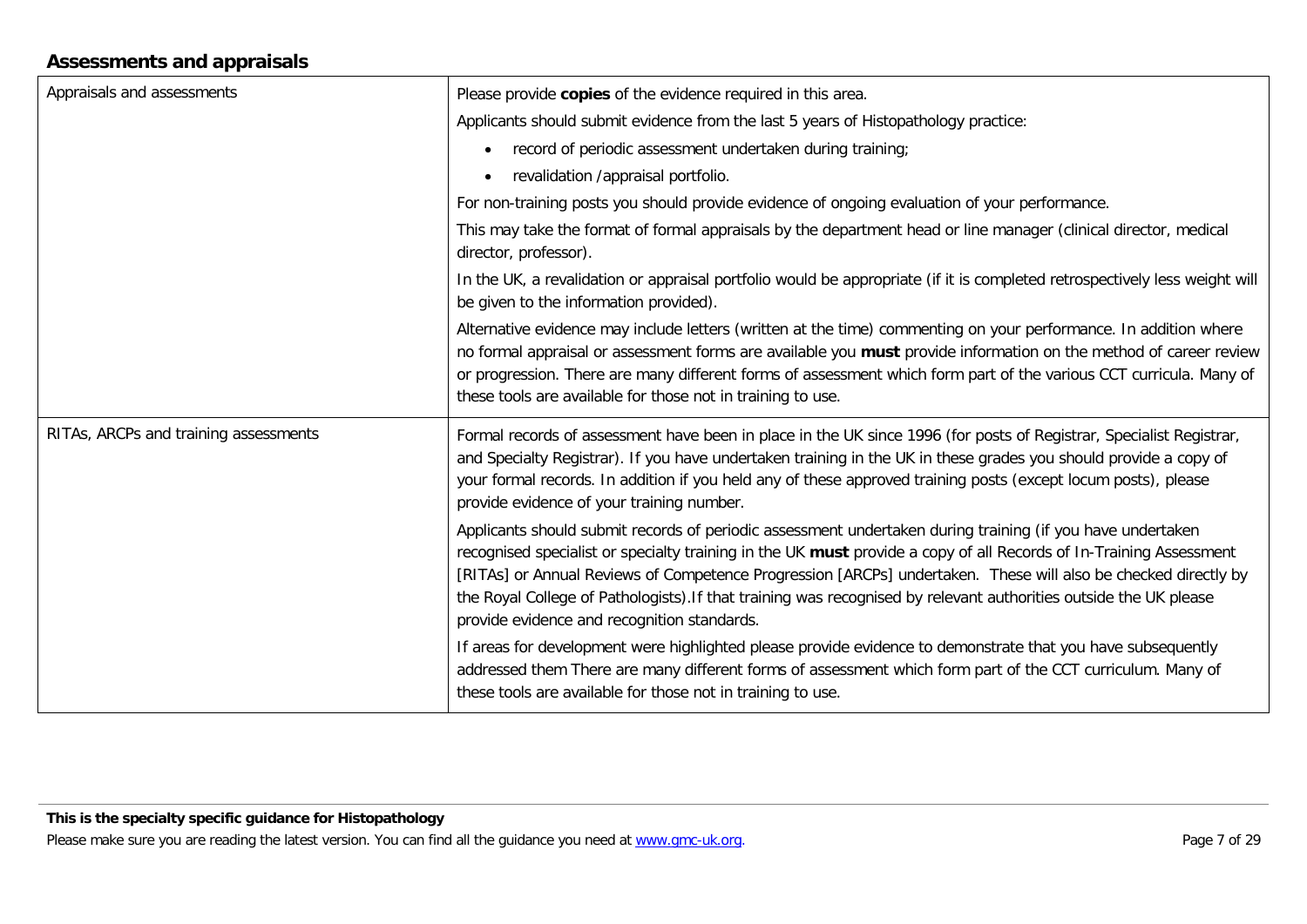| 360° and multi-source feedback          | You may wish to supply evidence of feedback from colleagues of all levels (peers, nursing, auxiliary staff, patients,<br>management) completed at the time and may be in the format of letters, references for posts applied for etc.<br>Applicants if possible should submit evidence from the last five years of Histopathology practice for example:<br>multi-source feedback (including feedback from patients) or external or peer-review reports |
|-----------------------------------------|--------------------------------------------------------------------------------------------------------------------------------------------------------------------------------------------------------------------------------------------------------------------------------------------------------------------------------------------------------------------------------------------------------------------------------------------------------|
| Awards and discretionary points letters | You must provide copies of certificates and letters.                                                                                                                                                                                                                                                                                                                                                                                                   |
| Personal development plans (PDP)        | For details of what to include please see NHS appraisal information                                                                                                                                                                                                                                                                                                                                                                                    |
|                                         | You must also provide evidence of review of your PDP at appraisal. PDPs normally form part of your annual<br>appraisal system and you should submit them with appraisal documentation.                                                                                                                                                                                                                                                                 |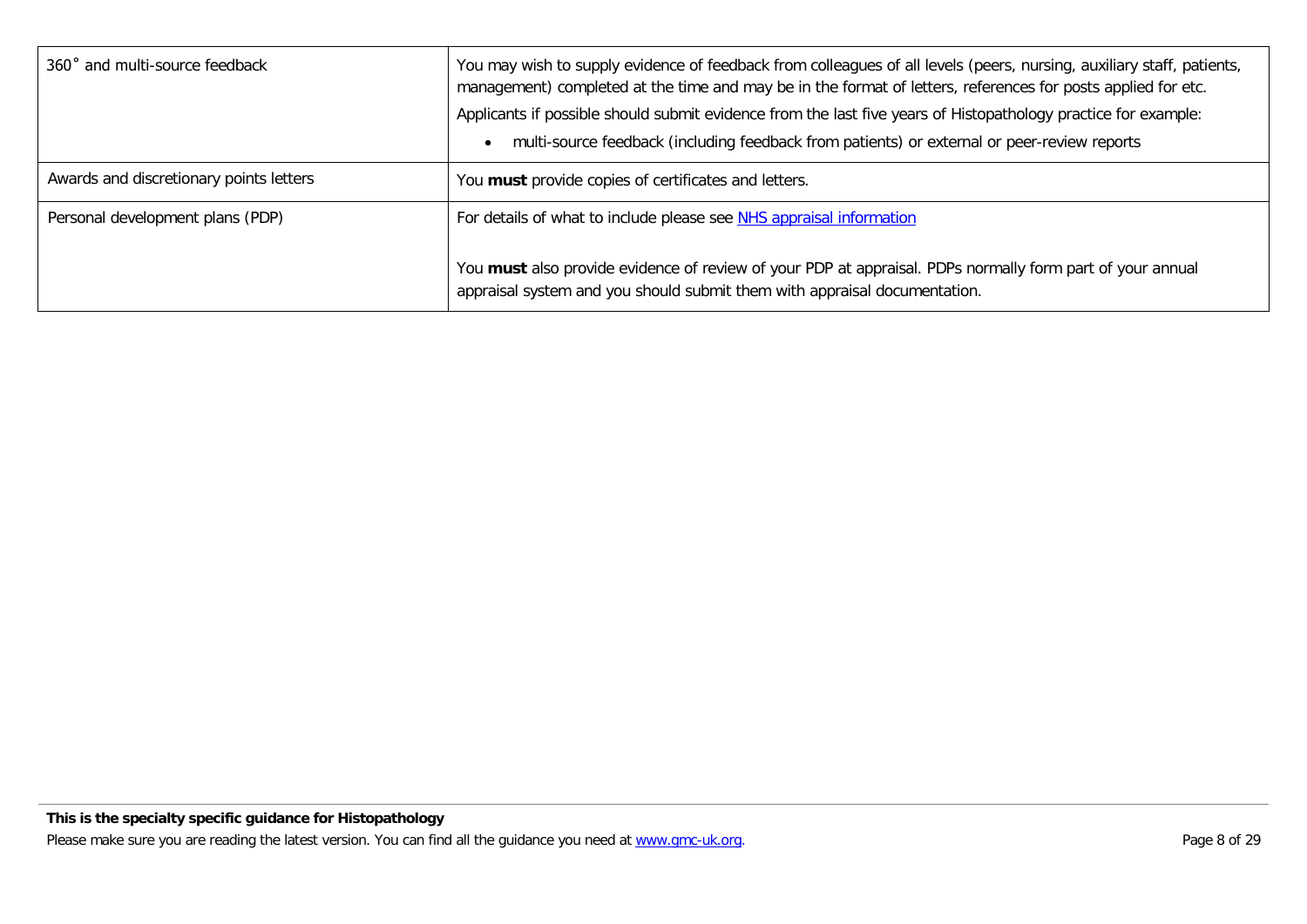### **Logbooks, records of daily clinical practice and portfolios**

The evidence you supply here **must** demonstrate that you have achieved **all** the requirements and competencies as set down in the CCT curriculum for your specialty.

Where you have, for a substantial period of time, worked in a specialised area, you should submit evidence that at one stage in your career you achieved the requirements and competencies of the curriculum for your specialty and that have maintained these skills. You will also need to provide evidence that your current specialised practice allows you to meet all of the requirements of [Good Medical Practice](http://www.gmc-uk.org/guidance/good_medical_practice.asp).

| Logbooks | Please provide contemporaneous evidence for time spent in supervised, accredited training, including training log<br>book(s) and/or portfolio(s).                                                                                                                                              |
|----------|------------------------------------------------------------------------------------------------------------------------------------------------------------------------------------------------------------------------------------------------------------------------------------------------|
|          | Photocopies of operating lists and theatre record books are not satisfactory evidence of procedures. If you did not<br>complete a logbook at the time you undertook the procedures, you should create a logbook from the information<br>you have. It should contain the following information: |
|          | only procedures that you were personally involved in<br>$\bullet$                                                                                                                                                                                                                              |
|          | age and gender<br>$\bullet$                                                                                                                                                                                                                                                                    |
|          | date of the procedure<br>$\bullet$                                                                                                                                                                                                                                                             |
|          | full name of the procedure<br>$\bullet$                                                                                                                                                                                                                                                        |
|          | your role in the procedure (assisted, performed personally, performed under direct supervision of someone<br>more senior, supervised a junior)                                                                                                                                                 |
|          | any critical incidents<br>$\bullet$                                                                                                                                                                                                                                                            |
|          | name of the hospital or clinic where procedure was performed<br>$\bullet$                                                                                                                                                                                                                      |
|          | outcomes data.<br>$\bullet$                                                                                                                                                                                                                                                                    |
|          | It is important that these cover the full range of the curriculum demonstrating the breadth and depth of the<br>specialty. This may mean that you have to go back further than 5 years.                                                                                                        |
|          | All evidence in this area must be anonymised for individual patient data.                                                                                                                                                                                                                      |
|          | All patient names (first and last), contact details (including full address) and any patient ID numbers<br>(such as NHS numbers or hospital numbers) must be removed from your evidence before you submit it<br>to us.                                                                         |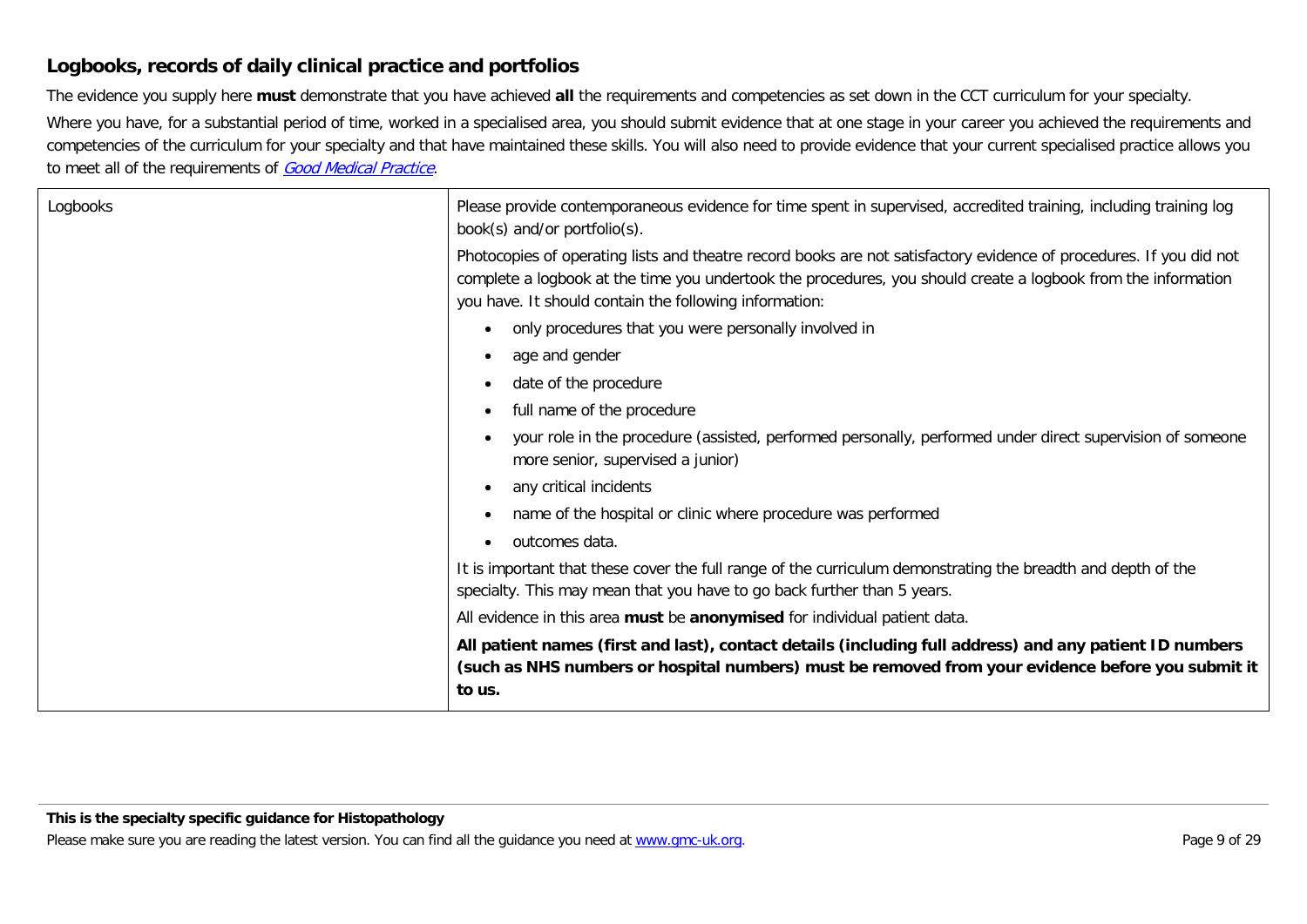| Consolidation, cumulative data sheets, summary lists<br>and annual caseload statistics | Applicants will need to submit evidence of authenticated departmental statistics in relation to the workload and<br>turnaround time to account for the appropriate standards of knowledge, skills and attitudes as outlined in the<br>Histopathology Curriculum (pages 16 - 20, 26 - 45)<br>You should provide a summary of the total numbers for the various procedures listed in the logbook. This should be<br>completed annually and include your role in the procedure.<br>It is important that the logbooks cover the full range of the curriculum demonstrating the breadth and depth of the |
|----------------------------------------------------------------------------------------|-----------------------------------------------------------------------------------------------------------------------------------------------------------------------------------------------------------------------------------------------------------------------------------------------------------------------------------------------------------------------------------------------------------------------------------------------------------------------------------------------------------------------------------------------------------------------------------------------------|
|                                                                                        | specialty. This may mean that you have to go back further than five years.<br>All evidence in this area must be anonymised for individual patient data.                                                                                                                                                                                                                                                                                                                                                                                                                                             |
| Medical reports                                                                        | You should provide examples across the breadth of your practice following the Academy of Medical Royal Colleges<br>and NHS agreed format:                                                                                                                                                                                                                                                                                                                                                                                                                                                           |
|                                                                                        | Standards for the clinical structure and content of patient records<br>Applicants will need to meet the appropriate standards of knowledge, skills and attitudes as defined in the<br>Histopathology Curriculum A - D (pages 16 - 22) in:<br>surgical pathology<br>$\bullet$                                                                                                                                                                                                                                                                                                                        |
|                                                                                        | basic autopsy (during stages A to B) (including details of medico-legal autopsies and attendance at inquests<br>or equivalent)                                                                                                                                                                                                                                                                                                                                                                                                                                                                      |
|                                                                                        | cytopathology in cervical cytopathology and non-gynaecological cytopathology.<br>$\bullet$                                                                                                                                                                                                                                                                                                                                                                                                                                                                                                          |
|                                                                                        | The general histopathology curriculum outlines the training requirements for the award of the CCT in histopathology.<br>All new specialists are expected to have undertaken training in the basic knowledge and skills of histopathology.<br>The evidence required to meet the standards are:                                                                                                                                                                                                                                                                                                       |
|                                                                                        | Minimum practical experience:-                                                                                                                                                                                                                                                                                                                                                                                                                                                                                                                                                                      |
|                                                                                        | 3,750 surgical histopathology cases<br>$\bullet$                                                                                                                                                                                                                                                                                                                                                                                                                                                                                                                                                    |
|                                                                                        | 40 adult autopsies, 2 paediatric/perinatal autopsies<br>$\bullet$                                                                                                                                                                                                                                                                                                                                                                                                                                                                                                                                   |
|                                                                                        | 350 cervical cytopathology cases                                                                                                                                                                                                                                                                                                                                                                                                                                                                                                                                                                    |
|                                                                                        | 950 non-cervical cytopathology cases, which may either be new screening or diagnostic cases, or be seen in<br>$\bullet$<br>the context of teaching sets with appropriate structured feedback from an experienced trainer.                                                                                                                                                                                                                                                                                                                                                                           |
|                                                                                        | Applicants will need to submit evidence of authenticated departmental statistics in relation to the workload and<br>turnaround time to account for the minimum practical experience as outlined above and provide 5 to 10 examples<br>each of anonymised histopathology, diagnostic cytopathology and autopsy reports (indicative of and exemplifying                                                                                                                                                                                                                                               |

#### **This is the specialty specific guidance for Histopathology**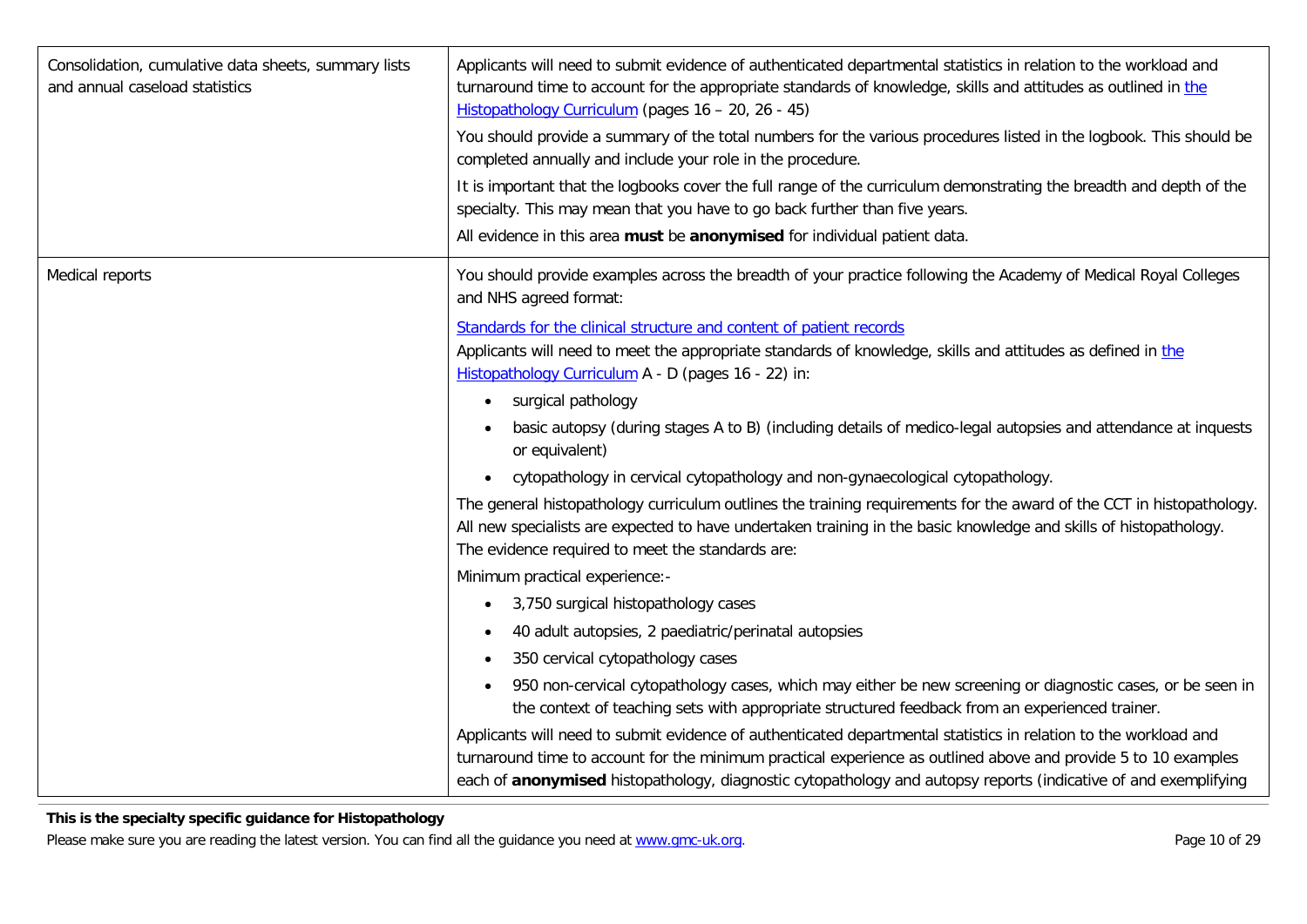|                | range of material dealt with) issued to the applicant in the six months prior to application and authenticated by the<br>head of department or laboratory manager.<br>All evidence in this area must be anonymised for individual patient data.                                                                                                                                                                          |
|----------------|--------------------------------------------------------------------------------------------------------------------------------------------------------------------------------------------------------------------------------------------------------------------------------------------------------------------------------------------------------------------------------------------------------------------------|
| Case histories | Applicants are expected to have covered the basic training outlined in the Histopathology Curriculum (pages 26 - 50)<br>covering:<br>Surgical pathology<br>Autopsy pathology<br>Cytopathology; Cervical cytopathology including evidence of Liquid based cytology (LBC)<br>Cytopathology: Non-cervical cytopathology<br>Molecular pathology<br>All evidence in this area must be anonymised for individual patient data. |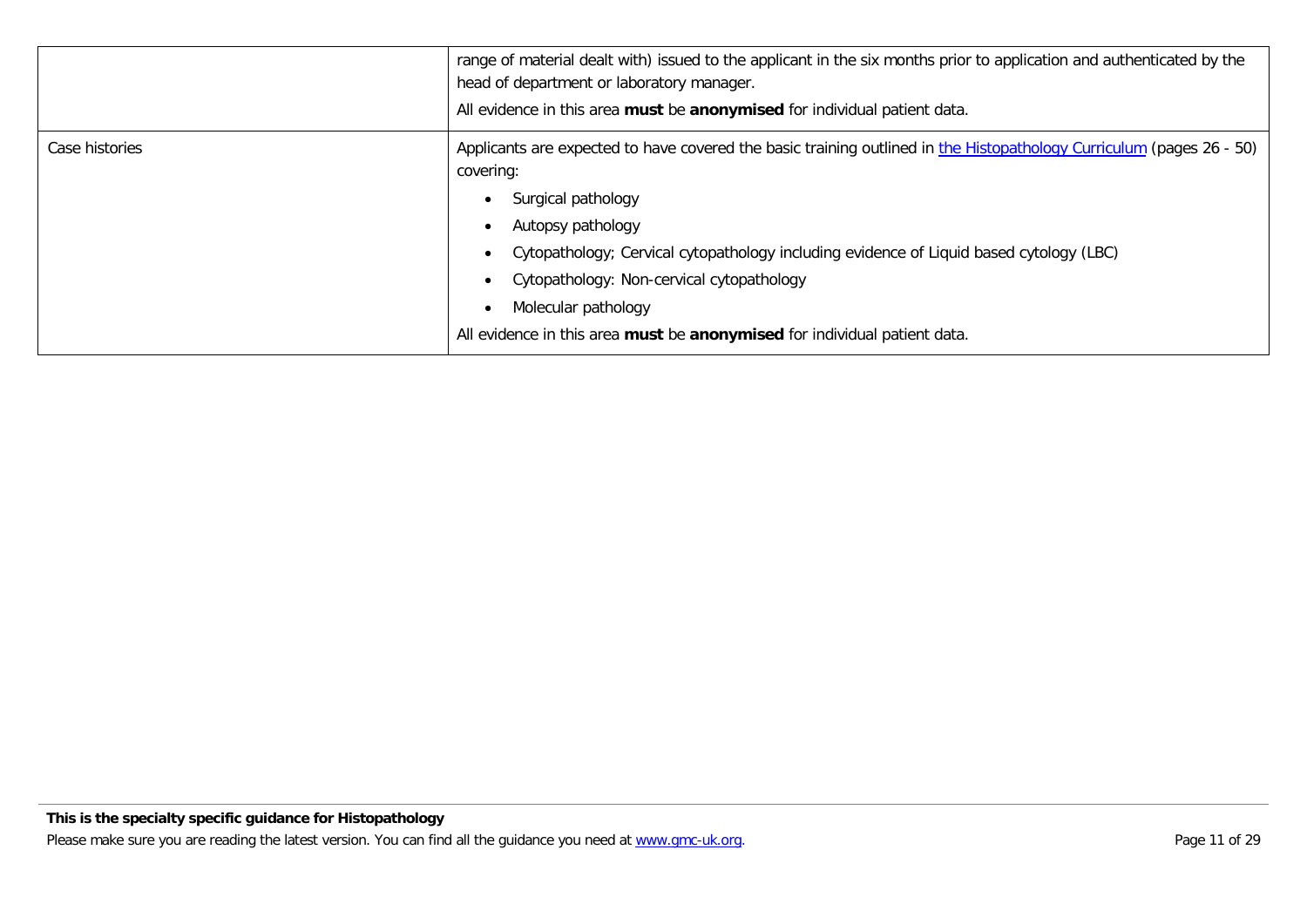| Referral letters discussing patient handling | Applicants should provide evidence of the following letters:                                                                                                              |  |
|----------------------------------------------|---------------------------------------------------------------------------------------------------------------------------------------------------------------------------|--|
|                                              | letters produced by applicants; requesting a second opinion<br>$\bullet$                                                                                                  |  |
|                                              | communications with clinical colleagues advising them or answering particular questions regarding a report<br>issued                                                      |  |
|                                              | appreciation from colleagues regarding involvement in managing a patient.                                                                                                 |  |
|                                              | Please provide a variety of copies of letters to cover all aspects of your work and to demonstrate the breadth of your<br>practice. This may include examples of letters: |  |
|                                              | requesting a second opinion                                                                                                                                               |  |
|                                              | advising clinical colleagues or answering particular questions regarding patient management                                                                               |  |
|                                              | from clinical colleagues regarding applicants involvement in patient management.<br>$\bullet$                                                                             |  |
|                                              | You can use these to demonstrate:                                                                                                                                         |  |
|                                              | your involvement or role in cases<br>$\bullet$                                                                                                                            |  |
|                                              | the types and complexity of cases you are involved in                                                                                                                     |  |
|                                              | your relationship with your colleagues in other disciplines<br>$\bullet$                                                                                                  |  |
|                                              | your handling of patient paperwork<br>٠                                                                                                                                   |  |
|                                              | your recognition of the limits of your professional competence                                                                                                            |  |
|                                              | your respect and protection of confidential information.                                                                                                                  |  |
|                                              | All evidence in this area must be anonymised for individual patient data.                                                                                                 |  |
| <b>Patient lists</b>                         | You may wish to include copies of patient lists. You can use these to demonstrate:                                                                                        |  |
|                                              | your involvement or role in cases<br>٠                                                                                                                                    |  |
|                                              | the types and complexity of cases you are involved in                                                                                                                     |  |
|                                              | your participation in teaching and training (where you are supervising a junior colleague)                                                                                |  |
|                                              | the volume of cases you undertake                                                                                                                                         |  |
|                                              | triangulation with rota, timetable and job plan information                                                                                                               |  |
|                                              | triangulation with logbook information.<br>$\bullet$                                                                                                                      |  |
|                                              | All evidence in this area must be anonymised for individual patient data.                                                                                                 |  |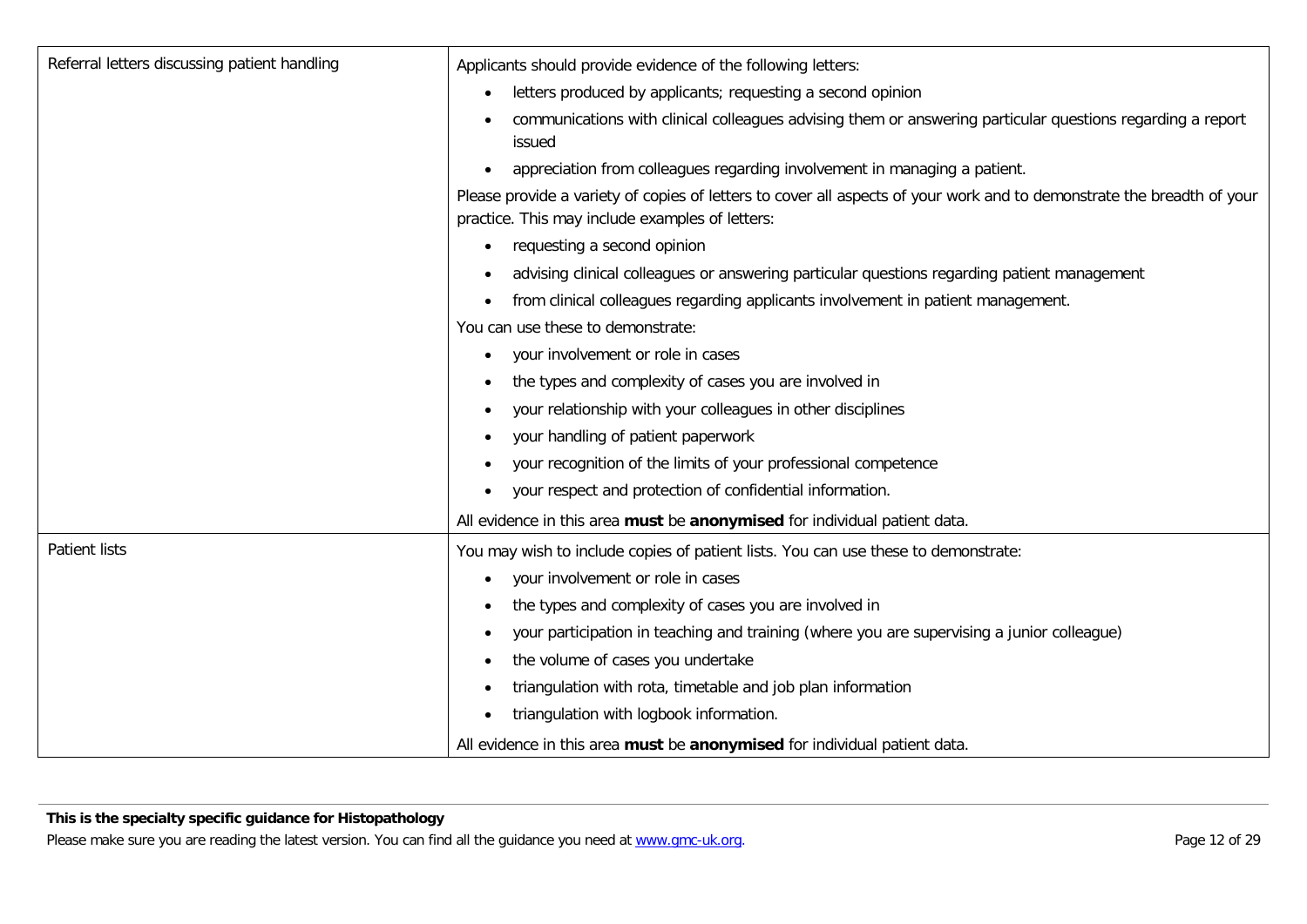| Departmental (or trust) workload statistics and annual<br>caseload statistics | Applicants should provide authenticated departmental statistics in relation to the workload turnaround time within<br>their specialty<br>You can use these to demonstrate:<br>the size of the hospital in which you work<br>$\bullet$<br>the volume of work undertaken within your trust and the percentage that you undertake<br>$\bullet$<br>the range of work that you undertake and that is undertaken within your trust<br>$\bullet$<br>triangulation with logbook information<br>$\bullet$ |
|-------------------------------------------------------------------------------|--------------------------------------------------------------------------------------------------------------------------------------------------------------------------------------------------------------------------------------------------------------------------------------------------------------------------------------------------------------------------------------------------------------------------------------------------------------------------------------------------|
| Rotas, timetables and job plans                                               | Please provide a full Curriculum Vitae (CV) using Royal College of Pathologists' template detailing training and<br>experience posts including<br>full dates<br>$\bullet$<br>Description of duties<br>Number of case(s) mix<br>$\bullet$                                                                                                                                                                                                                                                         |
| Courses relevant to curriculum                                                | Applicants may provide evidence of participation within the last five years in:<br>local, national and international courses, conferences and meetings attended (supported by certificates of<br>attendance for the five most relevant courses, conferences and meetings within specialty and/or practice)<br>familiarity with information technology (IT) (supported by evidence of certificates of attendance for relevant<br>courses).                                                        |
| Portfolios (electronic or revalidation)                                       | Applicants who are registered trainees may provide evidence of an online training portfolio. The College has an<br>online training portfolio (login required) to allow registered trainees to record their progress at:<br>https://www.rcpath.org/trainees/assessment/learning-environment-for-pathology-trainees-lept.html<br>Do not submit your whole portfolio. You need to separate the evidence in it and submit that under the correct<br>headings as set out in this guidance.            |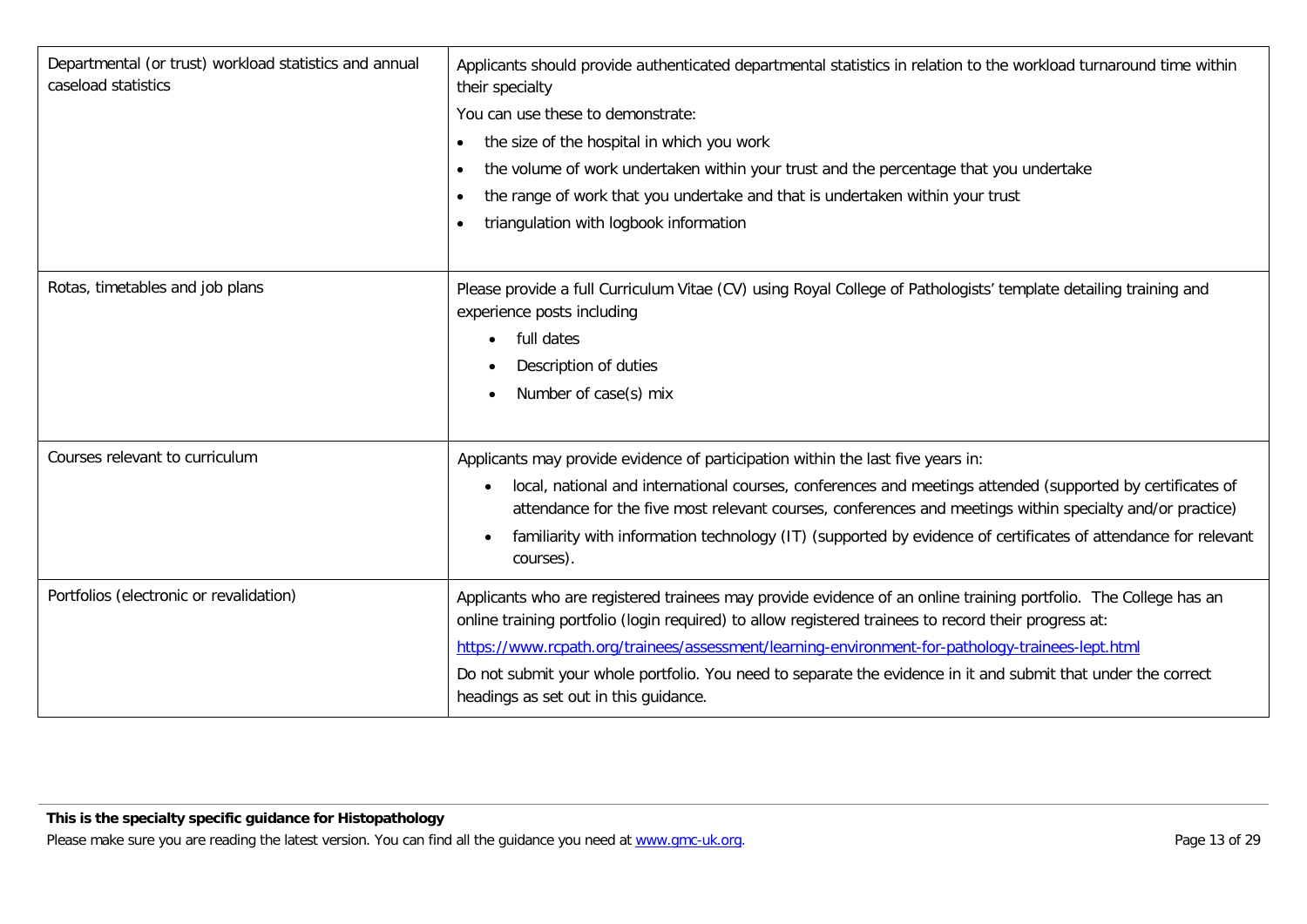### **Details of posts and duties (including both training and experience posts)**

| Employment letters and contracts of employment | The information in these letters and contracts must match your CV. They will confirm the following:<br>dates you were in post<br>post title, grade, training<br>type of employment: permanent, fixed term, or part time (including percentage of whole time equivalent)<br>٠                                                                                                                                                                                                                                                                                                                                                                                                                                                                                                                                                                                                                                                                                                                    |
|------------------------------------------------|-------------------------------------------------------------------------------------------------------------------------------------------------------------------------------------------------------------------------------------------------------------------------------------------------------------------------------------------------------------------------------------------------------------------------------------------------------------------------------------------------------------------------------------------------------------------------------------------------------------------------------------------------------------------------------------------------------------------------------------------------------------------------------------------------------------------------------------------------------------------------------------------------------------------------------------------------------------------------------------------------|
| Job descriptions                               | These must match the information in your CV. They will confirm the following:<br>your position within the structure of your department<br>your post title<br>your clinical and non clinical commitment<br>your involvement in teaching or training.                                                                                                                                                                                                                                                                                                                                                                                                                                                                                                                                                                                                                                                                                                                                             |
| Job plans                                      | Where you have undertaken a number of roles, provide details for each post or role. You can use these documents<br>to demonstrate:<br>the main duties and responsibilities of the post<br>$\bullet$<br>your out of hours responsibilities, including rota commitments<br>that you have covered for colleagues' periods of leave<br>any professional supervision and management of junior medical staff that you have undertaken<br>your responsibilities for carrying out teaching, examination and accreditation duties<br>your contribution to postgraduate and continuing medical education activity, locally and nationally<br>$\bullet$<br>any responsibilities you had that relate to a special interest<br>٠<br>requirements to participate in medical audit and in continuing medical education<br>your involvement in research<br>$\bullet$<br>your managerial, including budgetary, responsibilities where appropriate<br>your participation in administration and management duties. |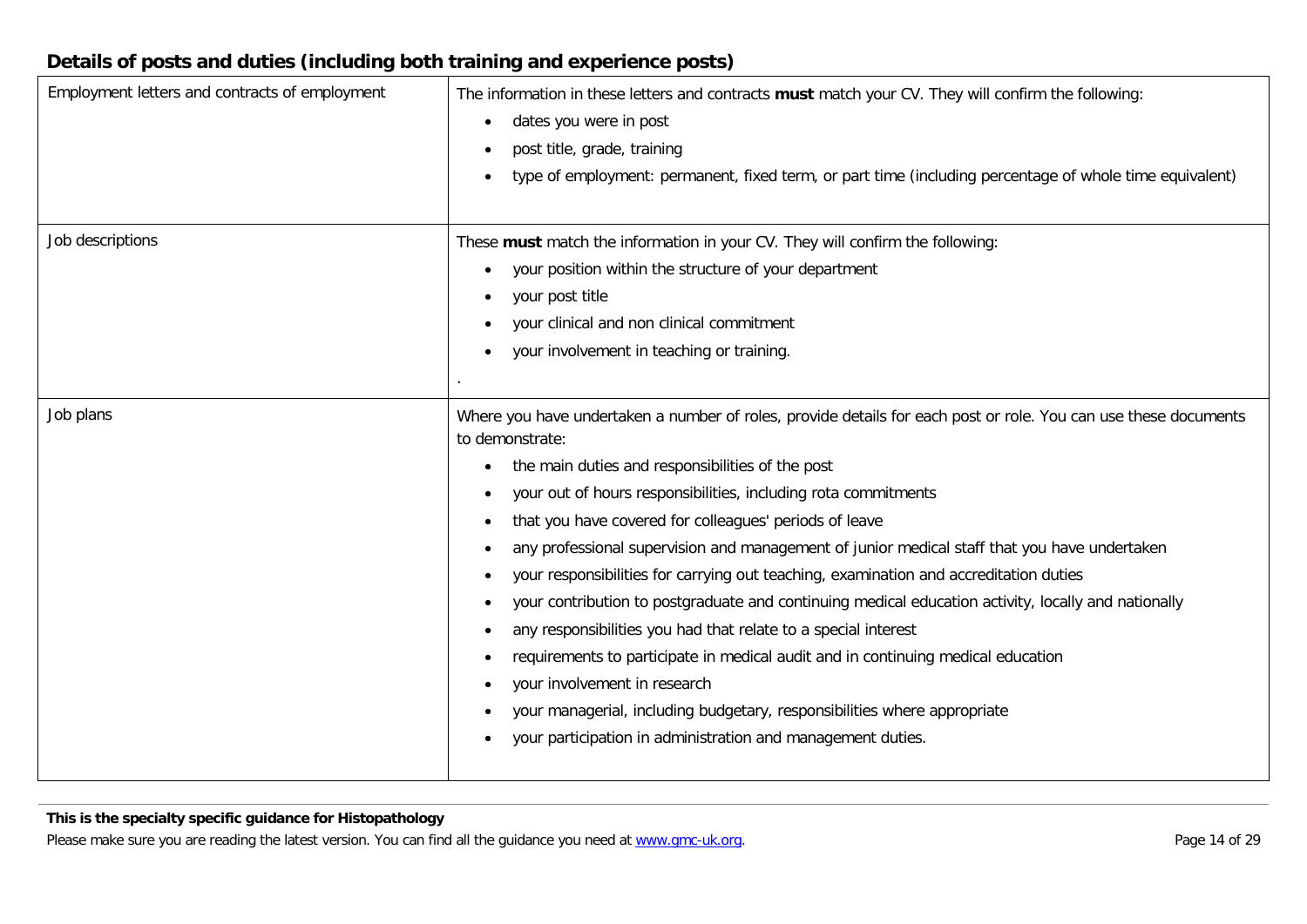### **Research, publications and presentations**

| Research papers, grants, patent designs | Applicants can provide evidence of participation in the last five years in:                                                                                                                                                                                               |
|-----------------------------------------|---------------------------------------------------------------------------------------------------------------------------------------------------------------------------------------------------------------------------------------------------------------------------|
|                                         | research relevant to current practice, if undertaken, (supported by a summary or abstract of the research if<br>unpublished or, if published, the first page of the relevant published paper)                                                                             |
|                                         | publications (supported by a copy of the first page of all published papers)                                                                                                                                                                                              |
|                                         | complete and ongoing internal (e.g. hospital) and external audit activities undertaken together with<br>conclusion and effect on practice, (supported by evidence of any published audit, authenticated by the head<br>of department or laboratory manager or equivalent. |
|                                         | Where you have not provided evidence of success in an examination that is a requirement of the CCT curriculum,<br>evidence in this area may contribute to your demonstration of equivalent knowledge.                                                                     |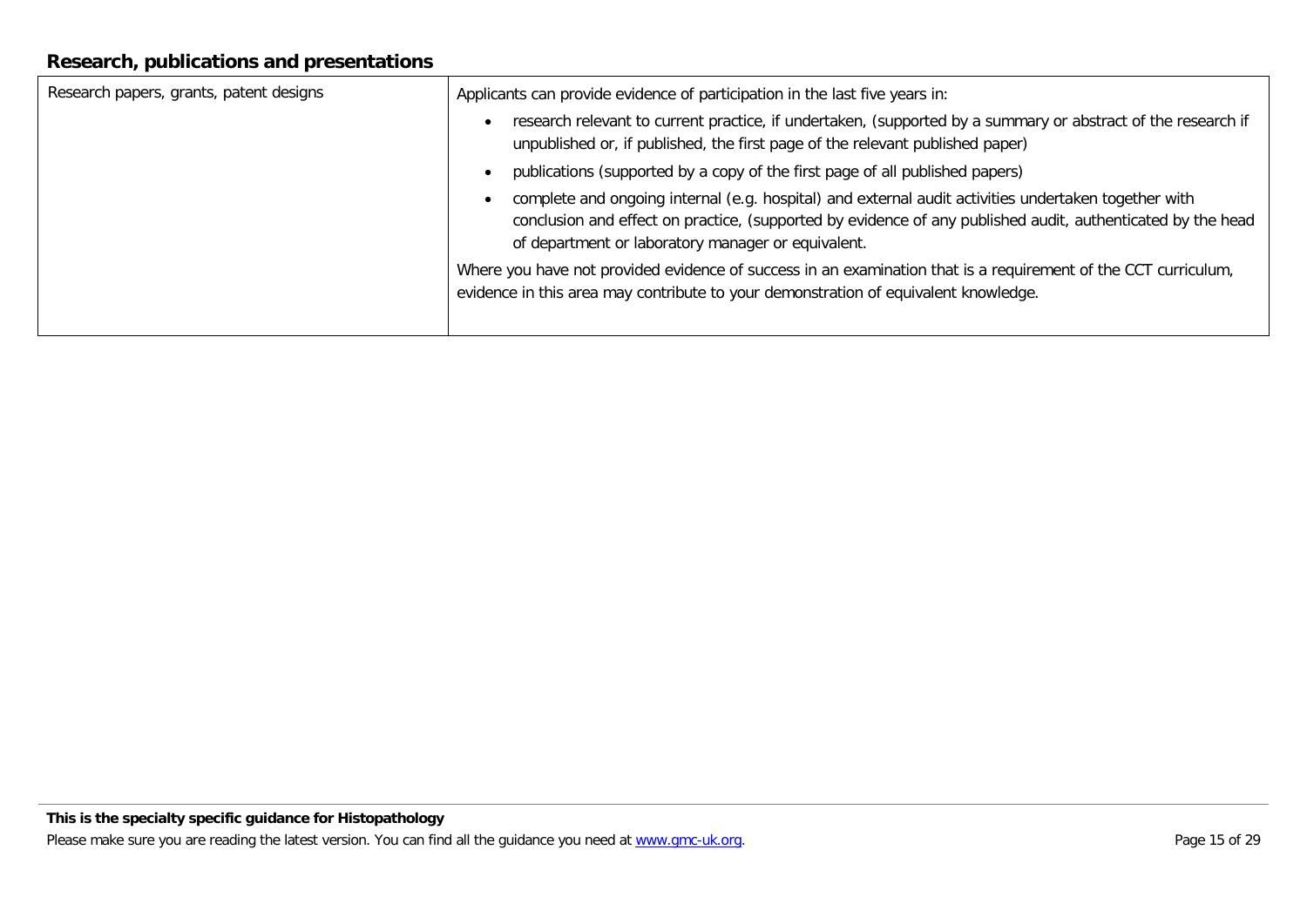| Publications within specialty field | Applicants can provide evidence of participation in the last five years in:                                                                                                                                                                                                           |
|-------------------------------------|---------------------------------------------------------------------------------------------------------------------------------------------------------------------------------------------------------------------------------------------------------------------------------------|
|                                     | publications (supported by a copy of the first page of all published papers)<br>$\bullet$                                                                                                                                                                                             |
|                                     | complete and ongoing internal (e.g. hospital) and external audit activities undertaken together with<br>$\bullet$<br>conclusion and effect on practice, (supported by evidence of any published audit, authenticated by the head<br>of department or laboratory manager or equivalent |
|                                     | More weight is given where:                                                                                                                                                                                                                                                           |
|                                     | the applicant is first author<br>$\bullet$                                                                                                                                                                                                                                            |
|                                     | the publication has a high impact factor.<br>$\bullet$                                                                                                                                                                                                                                |
|                                     | You must not change the listing of the authors (the order in which the authors are listed) in papers where there is<br>more than one author.                                                                                                                                          |
|                                     | Colleges may undertake web searches to check the information you provide.                                                                                                                                                                                                             |
|                                     | You can use these documents to demonstrate:                                                                                                                                                                                                                                           |
|                                     | the types and complexity of cases you are involved in<br>$\bullet$                                                                                                                                                                                                                    |
|                                     | triangulation with logbook information                                                                                                                                                                                                                                                |
|                                     | working with colleagues (where publications are joint or multi-disciplinary)                                                                                                                                                                                                          |
|                                     | Continuing Professional Development (CPD).<br>$\bullet$                                                                                                                                                                                                                               |
|                                     | Where you have not provided evidence of success in an examination that is a requirement of the CCT curriculum,<br>evidence in this area may contribute to your demonstration of equivalent knowledge:                                                                                 |
| Presentations, poster presentations | Applicants may provide the following as evidence from the last five years of Histopathology practice:                                                                                                                                                                                 |
|                                     | job descriptions                                                                                                                                                                                                                                                                      |
|                                     | multi-source feedback or external or peer-review reports<br>$\bullet$                                                                                                                                                                                                                 |
|                                     | a portfolio documenting evidence of life- long learning or CPD or CME                                                                                                                                                                                                                 |
|                                     | revalidation/appraisal portfolio                                                                                                                                                                                                                                                      |
|                                     | local, national and international courses, conferences and meetings attended (supported by certificates of<br>attendance for the five most relevant courses, conferences and meetings within specialty and/or practice)                                                               |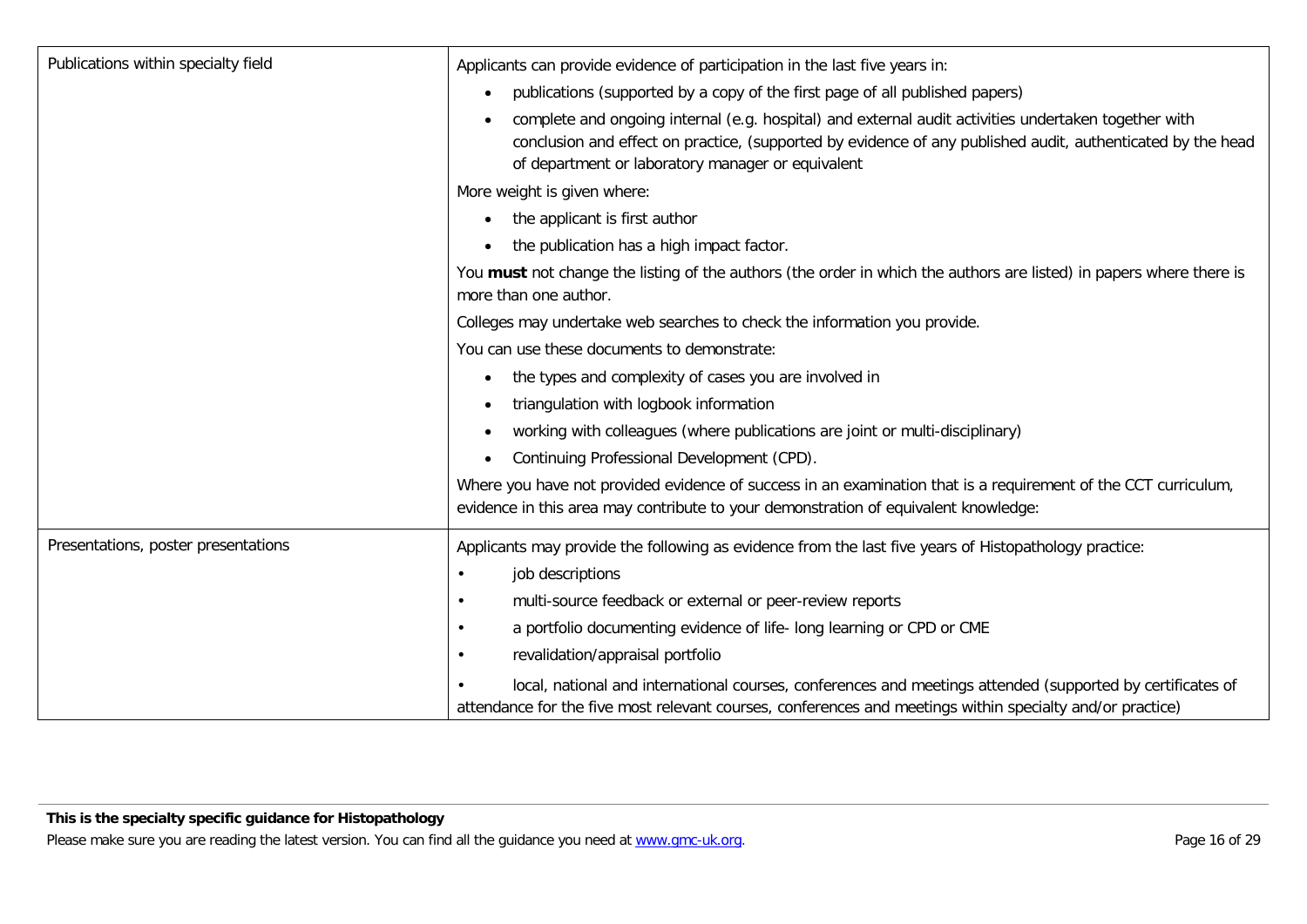### **CPD and CME**

| CPD record certificates, certificates of attendance,<br>workshops and at local, national and international<br>meetings or conferences | Applicants may provide the following as evidence from the last five years of histopathology practice:<br>job descriptions;<br>$\bullet$<br>multi-source feedback or external or peer-review reports<br>٠<br>a portfolio documenting evidence of life- long learning or CPD or CME<br>$\bullet$<br>revalidation/appraisal portfolio<br>٠<br>local, national and international courses, conferences and meetings attended (supported by certificates of<br>attendance for the five most relevant courses, conferences and meetings within specialty and/or practice).<br>See RCPath guidelines at www.rcpath.org.                                                                                                         |
|---------------------------------------------------------------------------------------------------------------------------------------|-------------------------------------------------------------------------------------------------------------------------------------------------------------------------------------------------------------------------------------------------------------------------------------------------------------------------------------------------------------------------------------------------------------------------------------------------------------------------------------------------------------------------------------------------------------------------------------------------------------------------------------------------------------------------------------------------------------------------|
| CPD registration points from UK Medical Royal College<br>(or equivalent body overseas)                                                | Please provide evidence of registration within a formal system. Royal Colleges or Faculties may confirm attainment<br>of their requirements.<br>See RCPath guidelines at www.rcpath.org                                                                                                                                                                                                                                                                                                                                                                                                                                                                                                                                 |
| Membership of professional bodies and organisations                                                                                   | List the following for your current membership of professional bodies and organisations. Provide documentary<br>evidence showing membership information:<br>organisation name<br>$\bullet$<br>date of joining<br>$\bullet$<br>status of membership (member, associate etc)<br>$\bullet$<br>how membership is achieved (evaluation, examination, is membership restricted or open to all?)<br>Where membership has been attained through an evaluation or examination and you have not provided evidence of<br>success in an examination that is a requirement of the CCT curriculum, evidence in this area may contribute to your<br>demonstration of equivalent knowledge.<br>See RCPath guidelines at www.rcpath.org. |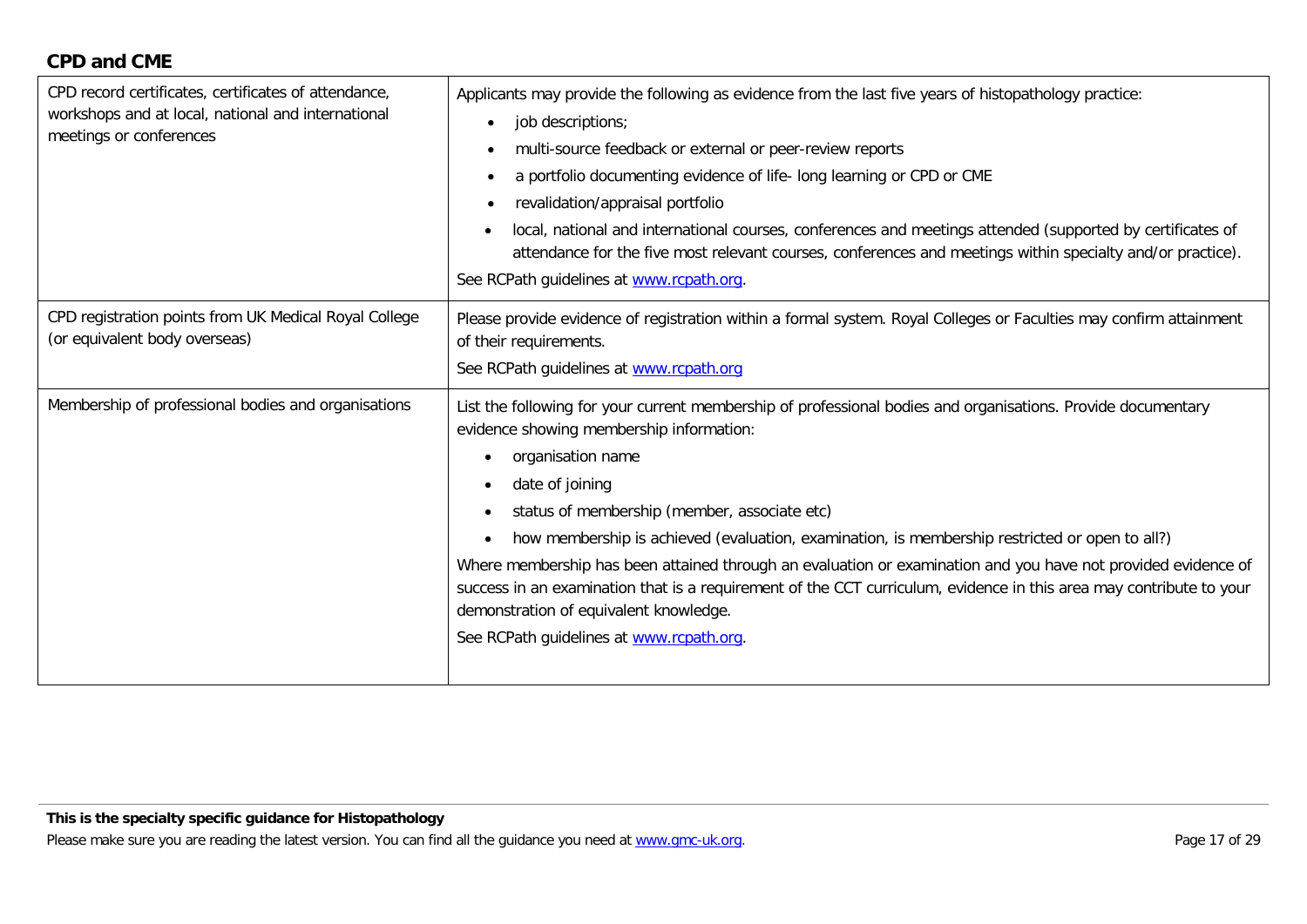# **Teaching and training**

| <b>Teaching timetables</b> | Applicants must provide evidence of the following with full CV detailing the last five years:                                                                                                                                                                          |
|----------------------------|------------------------------------------------------------------------------------------------------------------------------------------------------------------------------------------------------------------------------------------------------------------------|
|                            | in appropriate posts, e.g. member of university staff, educational or research supervisor (supported by letter<br>$\bullet$<br>confirming role e.g. from Dean's office or academic head of department or equivalent).                                                  |
|                            | Where you have undertaken a number of roles provide details for each post or role, indicate the level of the<br>teaching. Where teaching is not formal (timetabled) indicate how you participate in teaching.                                                          |
|                            | Where you have not provided evidence of success in an examination that is a requirement of the CCT curriculum,<br>evidence in this area may contribute to your demonstration of equivalent knowledge.                                                                  |
| Lectures                   | Applicants must provide evidence of the following with full CV detailing the last five years:                                                                                                                                                                          |
|                            | of involvement in postgraduate Histopathology and other medical specialty teaching and lecturing<br>$\bullet$<br>(supported by letter from clinical director or postgraduate tutor or postgraduate dean or equivalent)                                                 |
|                            | of research (see Good Clinical Care for examples of evidence required)<br>$\bullet$                                                                                                                                                                                    |
|                            | Please include evidence showing the audience and topics covered, such as posters advertising event, educational<br>timetable from trust education centre, letter from education centre indicating your involvement in specialty trainee<br>formal education programme. |
|                            | You can use these documents to demonstrate:                                                                                                                                                                                                                            |
|                            | the types and complexity of cases you are involved in<br>$\bullet$                                                                                                                                                                                                     |
|                            | triangulation with logbook information<br>$\bullet$                                                                                                                                                                                                                    |
|                            | CPD<br>$\bullet$                                                                                                                                                                                                                                                       |
|                            | teaching and training<br>$\bullet$                                                                                                                                                                                                                                     |
|                            | communication skills.<br>$\bullet$                                                                                                                                                                                                                                     |
|                            | Where you have not provided evidence of success in an examination that is a requirement of the CCT curriculum,<br>evidence in this area may contribute to your demonstration of equivalent knowledge.                                                                  |
|                            |                                                                                                                                                                                                                                                                        |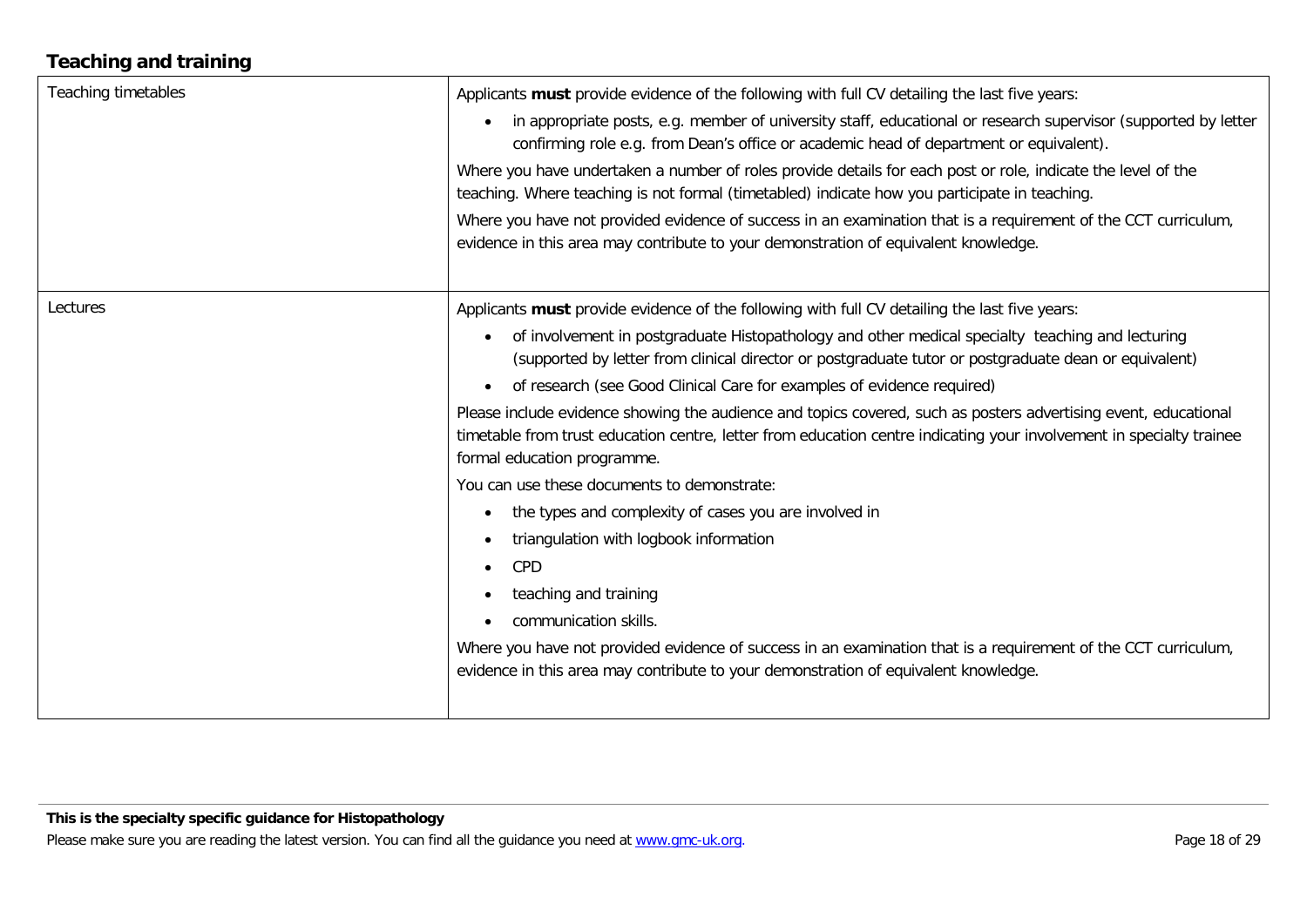| Feedback or evaluation forms from those taught | Please provide copies of feedback from teaching events you have participated in.                                                                                                                                                     |
|------------------------------------------------|--------------------------------------------------------------------------------------------------------------------------------------------------------------------------------------------------------------------------------------|
|                                                | You can use these documents to demonstrate:                                                                                                                                                                                          |
|                                                | the types and complexity of cases you are involved in                                                                                                                                                                                |
|                                                | triangulation with logbook information                                                                                                                                                                                               |
|                                                | CPD                                                                                                                                                                                                                                  |
|                                                | teaching and training                                                                                                                                                                                                                |
|                                                | leadership<br>$\bullet$                                                                                                                                                                                                              |
|                                                | relationships with colleagues                                                                                                                                                                                                        |
|                                                | communication skills.                                                                                                                                                                                                                |
|                                                | All evidence in this area must be anonymised for individual patient data.                                                                                                                                                            |
| Letters from colleagues                        | You can use copies of letters from colleagues to demonstrate similar information to feedback forms (see above).                                                                                                                      |
|                                                | All evidence in this area must be anonymised for individual patient data.                                                                                                                                                            |
| Attendance at teaching or appraisal courses    | Applicants must provide evidence of the following with full CV detailing the last five years:                                                                                                                                        |
|                                                | attendance at relevant teaching courses (supported by certificates of attendance)                                                                                                                                                    |
|                                                | talks, presentations or teaching sessions given (supported by most recent evidence of meeting timetables<br>and/or teaching programmes, authenticated by head of department or clinical tutor or postgraduate tutor or<br>equivalent |
|                                                | Please provide documentary evidence that you attended the courses and information on the content of the course<br>including whether they were generic or aimed at medical professionals.                                             |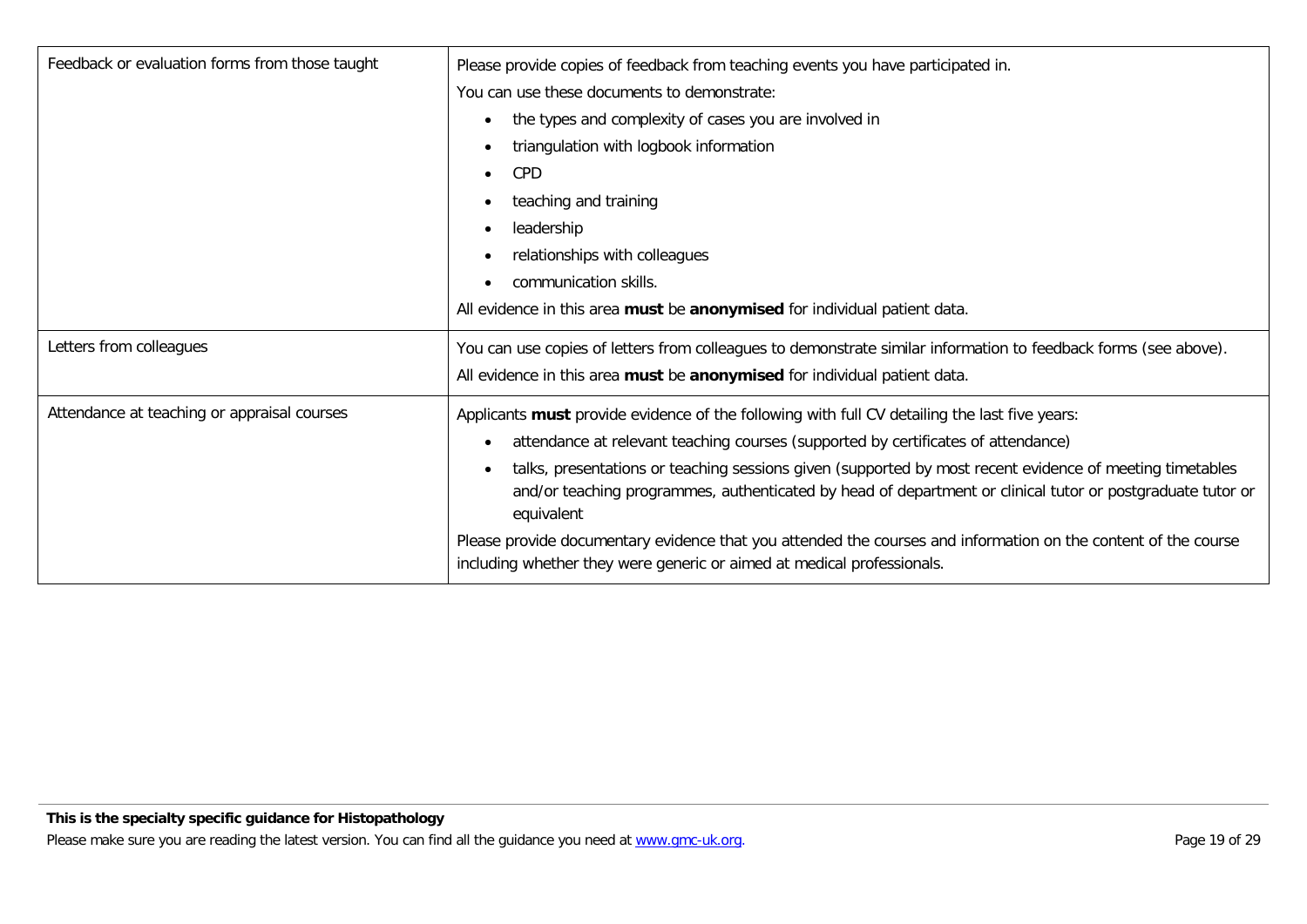| Participation in assessment or appraisal and<br>appointments processes | Applicants may provide evidence of the following with full CV detailing the last five years:                                                                                                         |
|------------------------------------------------------------------------|------------------------------------------------------------------------------------------------------------------------------------------------------------------------------------------------------|
|                                                                        | of involvement in conducting appraisal of others (supported by letter of confirmation from Chief Executive or<br>Medical Director or others).                                                        |
|                                                                        | You may provide the following types of evidence to support this area:                                                                                                                                |
|                                                                        | copies of invitations to appraisals or assessments including attendance at appraisal/assessment courses                                                                                              |
|                                                                        | evidence of participation in the Deanery ARCP or RITA processes                                                                                                                                      |
|                                                                        | evidence of participation in appointments for trainees (including invitations to participate and interview panel<br>information, including attendance at interview and appointment related courses). |
|                                                                        | You can use these documents to demonstrate:                                                                                                                                                          |
|                                                                        | contribution to postgraduate and continuing medical education activity, locally and nationally                                                                                                       |
|                                                                        | any responsibilities which relate to a special interest                                                                                                                                              |
|                                                                        | participation in administration, management duties                                                                                                                                                   |
|                                                                        | participation in teaching and training                                                                                                                                                               |
|                                                                        | communication, partnership and teamwork                                                                                                                                                              |
|                                                                        | relationships with colleagues (including giving feedback)                                                                                                                                            |
|                                                                        | leadership.                                                                                                                                                                                          |
|                                                                        |                                                                                                                                                                                                      |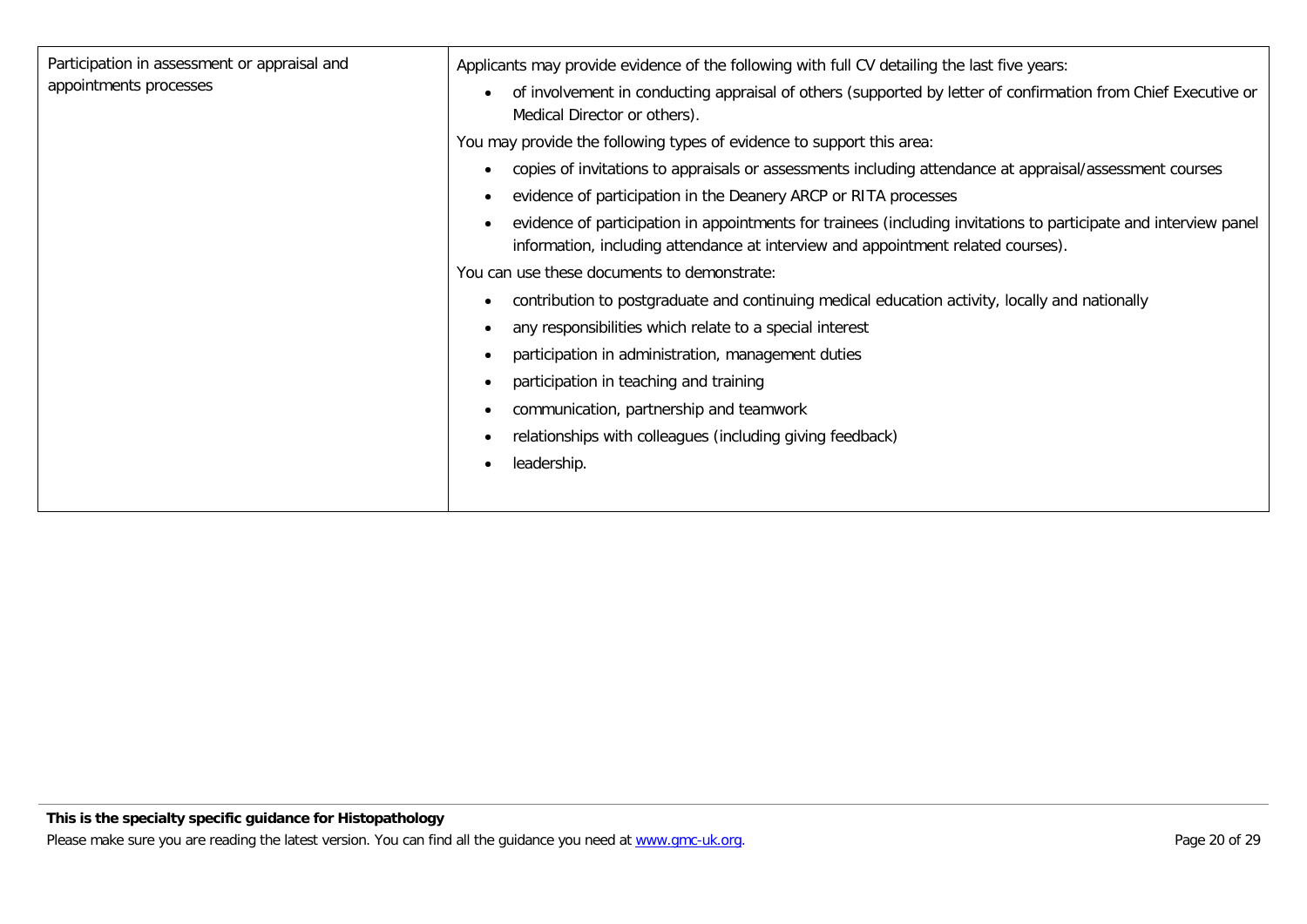# Domain 2 – Safety and quality

# **Participation in audit, service improvement**

| Audits undertaken by applicant | Applicants must provide evidence of complete and ongoing internal (e.g. hospital) and external audit activities<br>relevant to specialty and undertaken together with conclusion and affect on practice, (supported by evidence of any<br>published audit, authenticated by the head of department or laboratory manager or equivalent). |
|--------------------------------|------------------------------------------------------------------------------------------------------------------------------------------------------------------------------------------------------------------------------------------------------------------------------------------------------------------------------------------|
|                                | You should provide evidence of the five stages of the audit process:                                                                                                                                                                                                                                                                     |
|                                | Definition of criteria and standards                                                                                                                                                                                                                                                                                                     |
|                                | Data collection                                                                                                                                                                                                                                                                                                                          |
|                                | Assessment of performance against criteria and standards<br>3.                                                                                                                                                                                                                                                                           |
|                                | Identification of changes (alterations to practice)<br>4.                                                                                                                                                                                                                                                                                |
|                                | Re-evaluation<br>5.                                                                                                                                                                                                                                                                                                                      |
|                                | Evidence you could supply includes:                                                                                                                                                                                                                                                                                                      |
|                                | audit reports (collections of data alone are not considered as a full clinical audit)<br>$\bullet$                                                                                                                                                                                                                                       |
|                                | publications<br>$\bullet$                                                                                                                                                                                                                                                                                                                |
|                                | submissions to ethics committee (not satisfactory alone)                                                                                                                                                                                                                                                                                 |
|                                | presentations of audit work (see above for details required for presentations)<br>$\bullet$                                                                                                                                                                                                                                              |
|                                | letter from audit or clinical governance lead confirming participation in audit or governance activities<br>$\bullet$                                                                                                                                                                                                                    |
|                                | guidelines produced to reflect lessons learned within audit<br>$\bullet$                                                                                                                                                                                                                                                                 |
|                                | notes from self-reflective diaries.<br>$\bullet$                                                                                                                                                                                                                                                                                         |
|                                | You can use these documents to demonstrate:                                                                                                                                                                                                                                                                                              |
|                                | the types and complexity of cases you are involved in<br>$\bullet$                                                                                                                                                                                                                                                                       |
|                                | triangulation with logbook information CPD<br>$\bullet$                                                                                                                                                                                                                                                                                  |
|                                | communication, partnership and teamwork<br>$\bullet$                                                                                                                                                                                                                                                                                     |
|                                | relationships with colleagues, patients<br>$\bullet$                                                                                                                                                                                                                                                                                     |
|                                | leadership                                                                                                                                                                                                                                                                                                                               |
|                                | multi disciplinary working.                                                                                                                                                                                                                                                                                                              |

#### **This is the specialty specific guidance for Histopathology**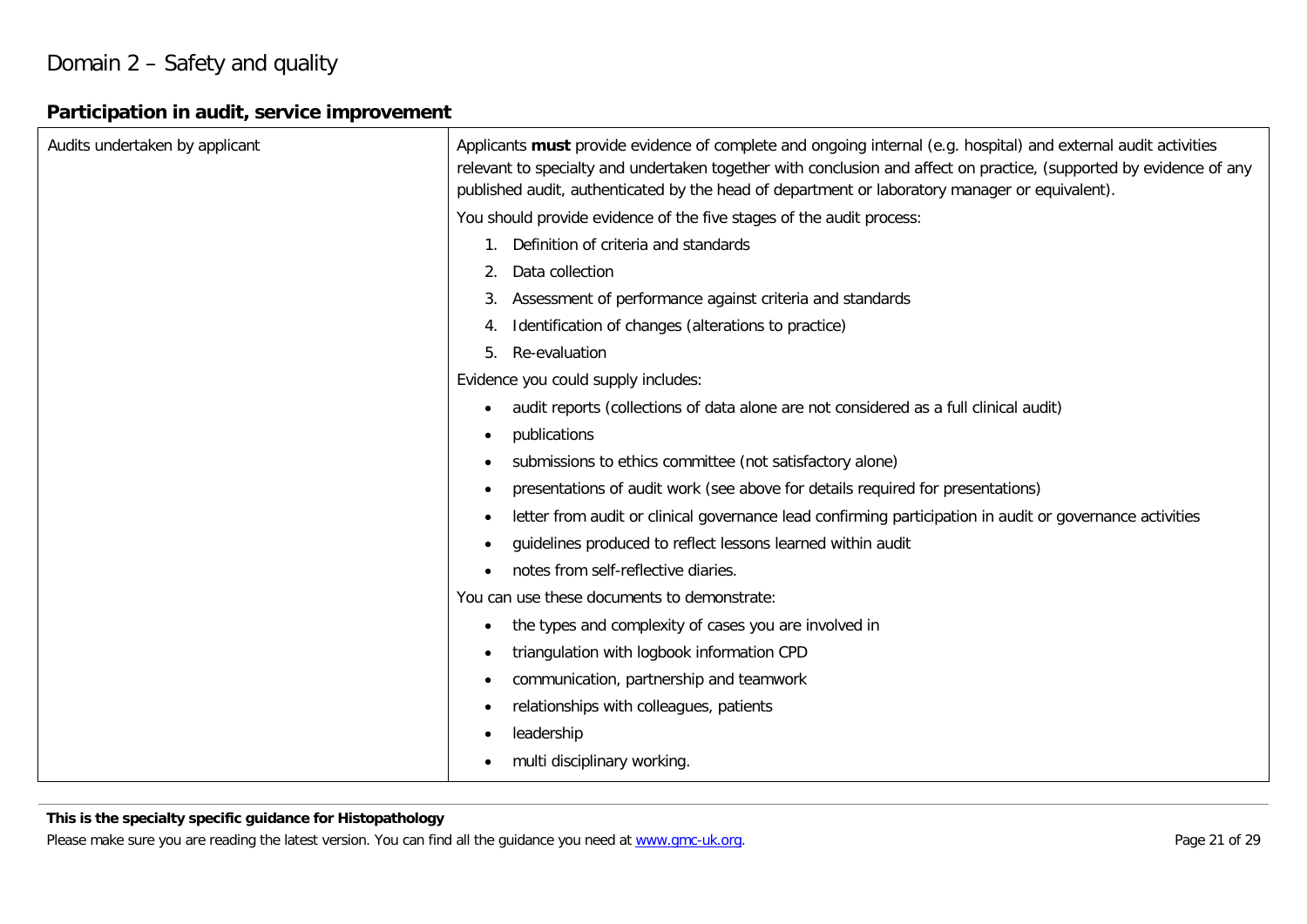| Reflective diaries                                   | You can use this document to demonstrate                                                                                                                                                     |
|------------------------------------------------------|----------------------------------------------------------------------------------------------------------------------------------------------------------------------------------------------|
|                                                      | triangulation with logbooks                                                                                                                                                                  |
|                                                      | relationships with colleagues                                                                                                                                                                |
|                                                      | your recognition of the limits of your professional competence                                                                                                                               |
|                                                      | handling of critical incidents or complaints                                                                                                                                                 |
|                                                      | how you have changed your practice in the light of experiences (part of audit).                                                                                                              |
|                                                      | As this evidence is self produced for its content to be given weight it must be supported or triangulated by other<br>evidence.                                                              |
| Service Improvement and clinical governance meetings | Applicants should provide evidence of attendance at local or national external quality assurance (EQA) scheme<br>(supported by evidence of participation in quality assurance, e.g. letter). |
|                                                      | This area could be demonstrated in a number of ways including:                                                                                                                               |
|                                                      | invitations to attend meetings                                                                                                                                                               |
|                                                      | minutes or agendas of meetings demonstrating your attendance and participation in the meeting.                                                                                               |
|                                                      | You can use these documents to demonstrate:                                                                                                                                                  |
|                                                      | communication, partnership and teamwork                                                                                                                                                      |
|                                                      | relationships with colleagues                                                                                                                                                                |
|                                                      | leadership                                                                                                                                                                                   |
|                                                      | multi disciplinary working                                                                                                                                                                   |
|                                                      | participation in audit or clinical governance.                                                                                                                                               |
|                                                      | All evidence in this area must be anonymised for individual patient data.                                                                                                                    |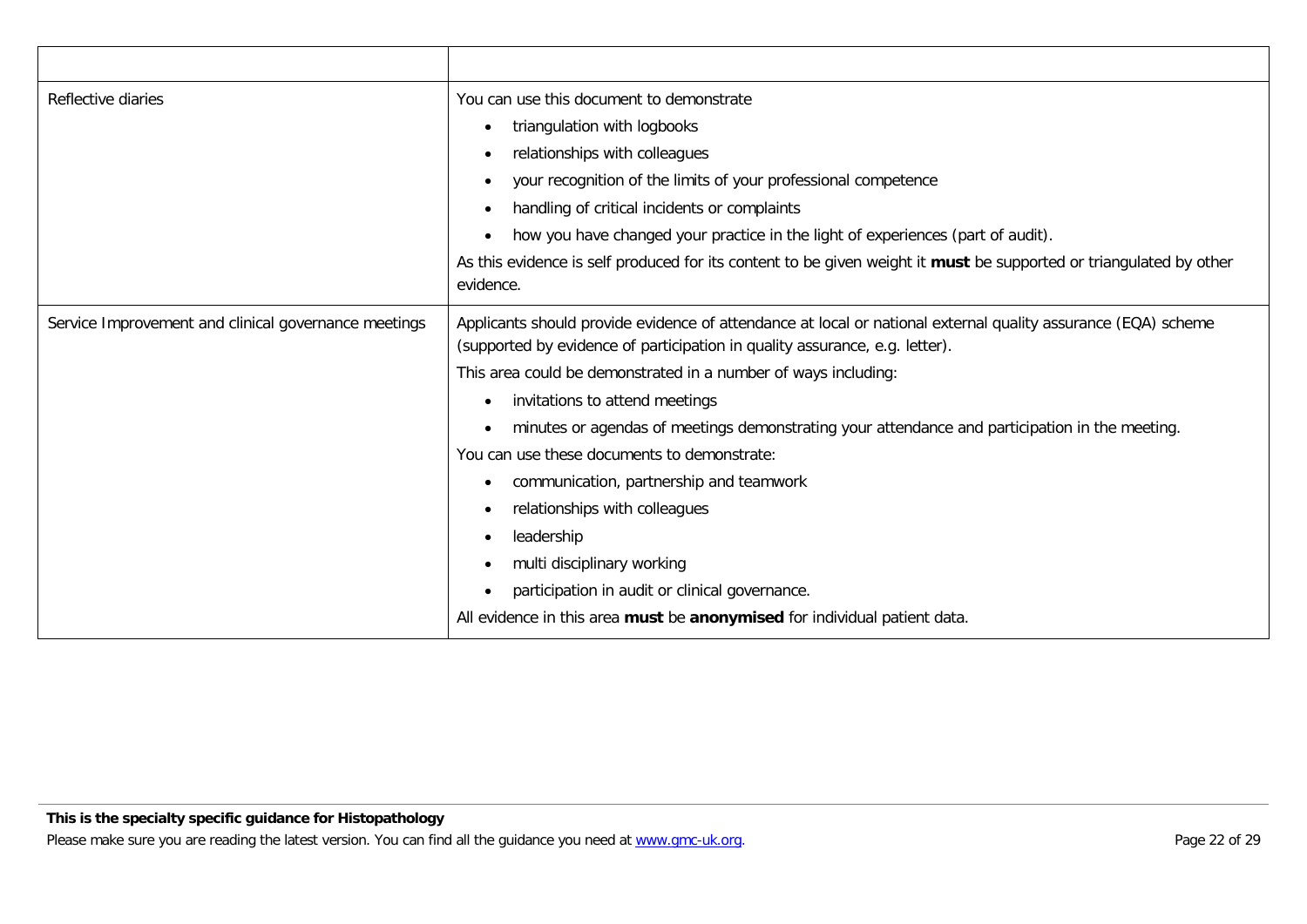### **Safety**

| Health and safety | Applicants should refer to the Histopathology Curriculum (pages 58 - 92) and provide the following evidence from |
|-------------------|------------------------------------------------------------------------------------------------------------------|
|                   | the last 5 years of Histopathology practice:                                                                     |
|                   | certificate of good standing                                                                                     |
|                   | disciplinary procedures or adverse outcomes                                                                      |
|                   | health statement/declaration                                                                                     |
|                   | a portfolio documenting evidence of life-long learning or CPD or CME                                             |
|                   | revalidation/appraisal portfolio                                                                                 |
|                   | letters of appreciation                                                                                          |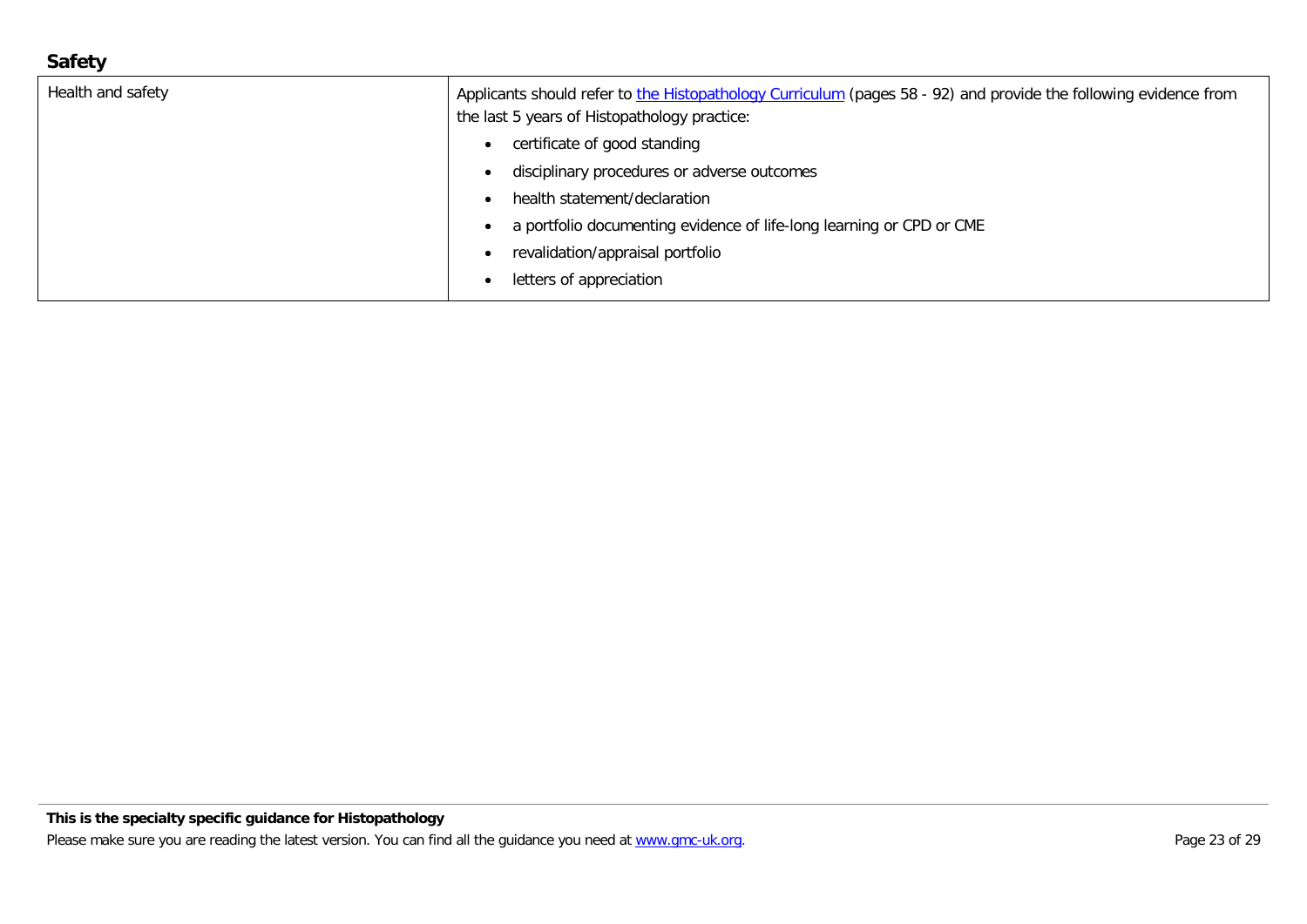### **Communication**

| Colleagues | Applicants should provide evidence in the last five years of Histopathology practice of the following:                                                   |
|------------|----------------------------------------------------------------------------------------------------------------------------------------------------------|
|            | multi-source feedback (including pathology and non-pathology colleagues) or external or peer-review reports<br>$\bullet$                                 |
|            | a portfolio documenting evidence of life-long learning or CPD or CME                                                                                     |
|            | revalidation/appraisal portfolio                                                                                                                         |
|            | letters produced by applicants requesting a second opinion                                                                                               |
|            | letters of appreciation from colleagues regarding involvement in patient management                                                                      |
|            | communications with clinical colleagues advising them or answering particular questions regarding a report<br>issued.                                    |
|            | This can be demonstrated by:                                                                                                                             |
|            | letters from colleagues (examples of shared cases or "To whom it may concern letters" or testimonials)                                                   |
|            | letters of correspondence between you and your colleagues, demonstrating collaboration over management<br>of patient care across multidisciplinary teams |
|            | management - including organising staff rotas                                                                                                            |
|            | presentations                                                                                                                                            |
|            | copies of appraisals or references written for colleagues (these must be anonymised with relation to<br>colleague data).                                 |
|            |                                                                                                                                                          |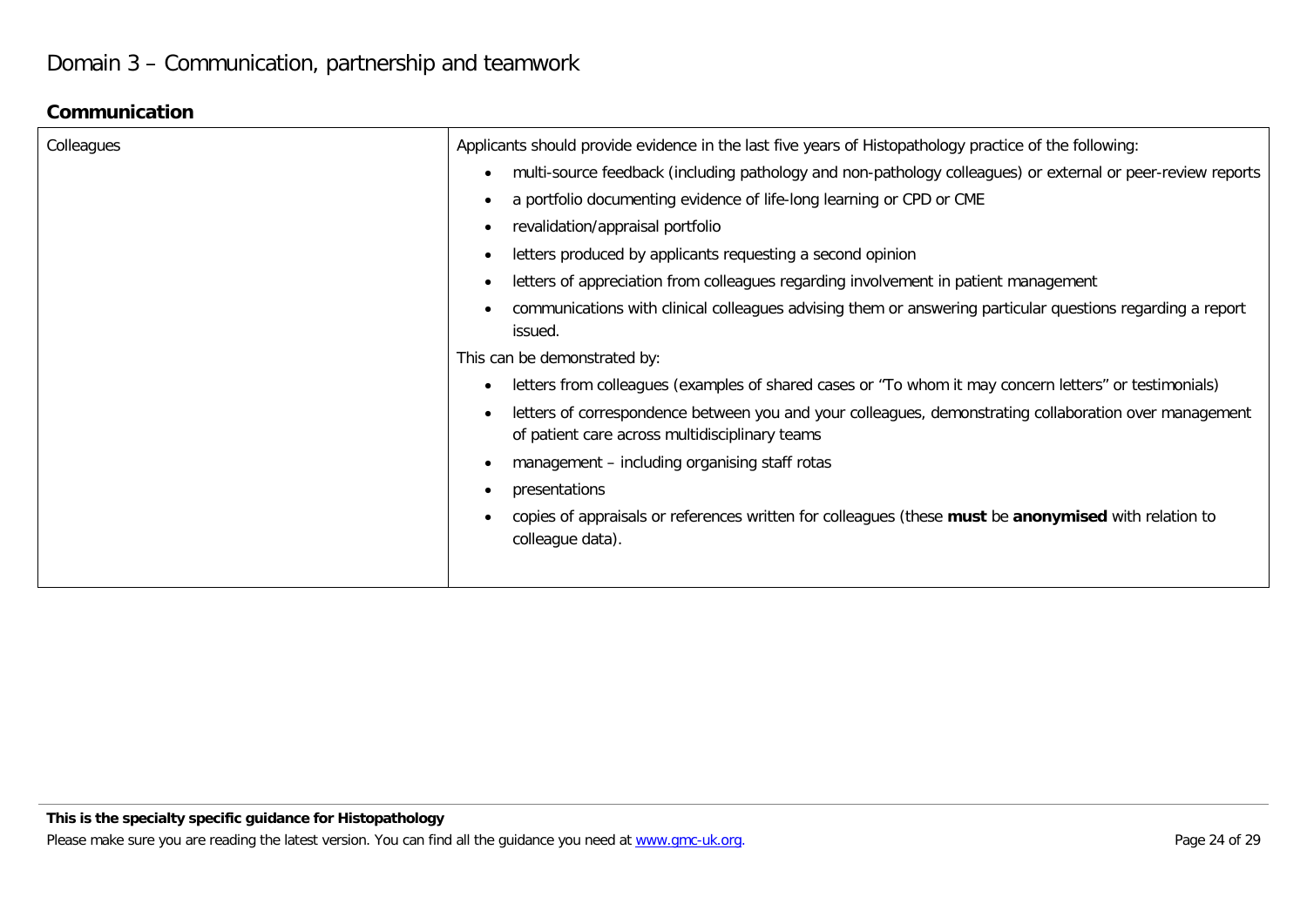| Patients | Applicants should provide evidence in the last five years of Histopathology practice of the following:                                                                                                                                                                                                                                 |
|----------|----------------------------------------------------------------------------------------------------------------------------------------------------------------------------------------------------------------------------------------------------------------------------------------------------------------------------------------|
|          | attendance at inquests or equivalent<br>$\bullet$                                                                                                                                                                                                                                                                                      |
|          | consultation with relatives of deceased patients following autopsies<br>$\bullet$                                                                                                                                                                                                                                                      |
|          | handling complaints from patients or patients' families<br>$\bullet$                                                                                                                                                                                                                                                                   |
|          | letters of appreciation from patients or patients' families<br>$\bullet$                                                                                                                                                                                                                                                               |
|          | multi-source feedback (including feedback from patients) or external or peer-review reports<br>$\bullet$                                                                                                                                                                                                                               |
|          | participation in the last five years in fine needle aspiration (FNA) clinics where applicable<br>$\bullet$                                                                                                                                                                                                                             |
|          | revalidation/appraisal portfolio.<br>$\bullet$                                                                                                                                                                                                                                                                                         |
|          | This area could be demonstrated in a number of ways including:                                                                                                                                                                                                                                                                         |
|          | thank you letters and cards from patients<br>$\bullet$                                                                                                                                                                                                                                                                                 |
|          | letters from colleagues (examples of cases shared or "To whom it may concern letters" / testimonials)<br>$\bullet$                                                                                                                                                                                                                     |
|          | complaints and responses to complaints.<br>$\bullet$                                                                                                                                                                                                                                                                                   |
|          | This may include complaints received against your department or a colleague where you have been involved<br>in the resolution. This is to demonstrate how you handle complaints. Having a complaint made against you<br>will not adversely influence your application. You must anonymise colleague information from this<br>evidence. |
|          | 360° feedback.                                                                                                                                                                                                                                                                                                                         |
|          | You can use these documents to demonstrate:                                                                                                                                                                                                                                                                                            |
|          | communication<br>$\bullet$                                                                                                                                                                                                                                                                                                             |
|          | relationships with patients                                                                                                                                                                                                                                                                                                            |
|          | honesty and integrity<br>$\bullet$                                                                                                                                                                                                                                                                                                     |
|          | protecting patient confidentiality.<br>$\bullet$                                                                                                                                                                                                                                                                                       |
|          | All evidence in this area must be anonymised for individual patient data.                                                                                                                                                                                                                                                              |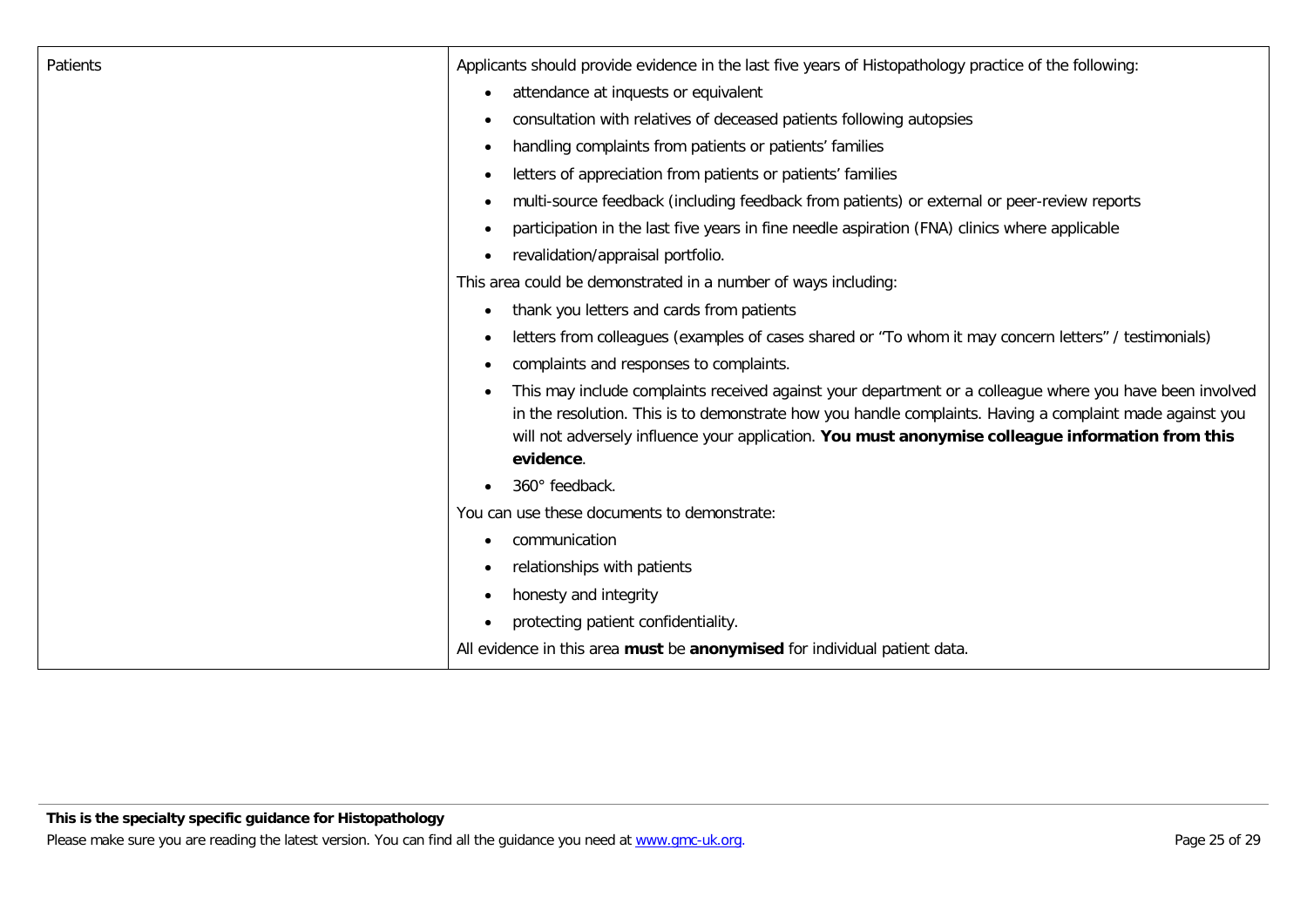### **Partnership and teamwork**

| Working in multidisciplinary teams   | Applicants should provide evidence of participation in the last year in multidisciplinary or clinicopathological<br>meetings/MDTs, service improvement meetings (supported by evidence of attendance lists, minutes of meetings,<br>action points directly involving the applicant), departmental or directorate meetings (see Good Clinical Care for<br>examples of evidence required) |
|--------------------------------------|-----------------------------------------------------------------------------------------------------------------------------------------------------------------------------------------------------------------------------------------------------------------------------------------------------------------------------------------------------------------------------------------|
|                                      | This area could be demonstrated in a number of ways including:                                                                                                                                                                                                                                                                                                                          |
|                                      | invitations to attend meetings<br>$\bullet$                                                                                                                                                                                                                                                                                                                                             |
|                                      | minutes of meetings demonstrating your attendance and participation in the meeting<br>$\bullet$                                                                                                                                                                                                                                                                                         |
|                                      | job plans which indicate this as a duty<br>$\bullet$                                                                                                                                                                                                                                                                                                                                    |
|                                      | appraisals which include this information.<br>$\bullet$                                                                                                                                                                                                                                                                                                                                 |
|                                      | All evidence in this area must be anonymised for individual patient data.                                                                                                                                                                                                                                                                                                               |
| Management and leadership experience | Applicants must provide evidence in the last five years of management activities, e.g. developing, delivering and<br>managing a high quality service, including staff management (supported by evidence from clinical director/medical<br>director or equivalent)                                                                                                                       |
|                                      | This area could be demonstrated in a number of ways including:                                                                                                                                                                                                                                                                                                                          |
|                                      | invitations to attend meetings<br>$\bullet$                                                                                                                                                                                                                                                                                                                                             |
|                                      | minutes of meetings demonstrating your attendance and participation in the meeting<br>$\bullet$                                                                                                                                                                                                                                                                                         |
|                                      | job plans which indicate this as a duty<br>$\bullet$                                                                                                                                                                                                                                                                                                                                    |
|                                      | appraisals which include this information.<br>$\bullet$                                                                                                                                                                                                                                                                                                                                 |
|                                      | All evidence in this area must be anonymised for individual patient data.                                                                                                                                                                                                                                                                                                               |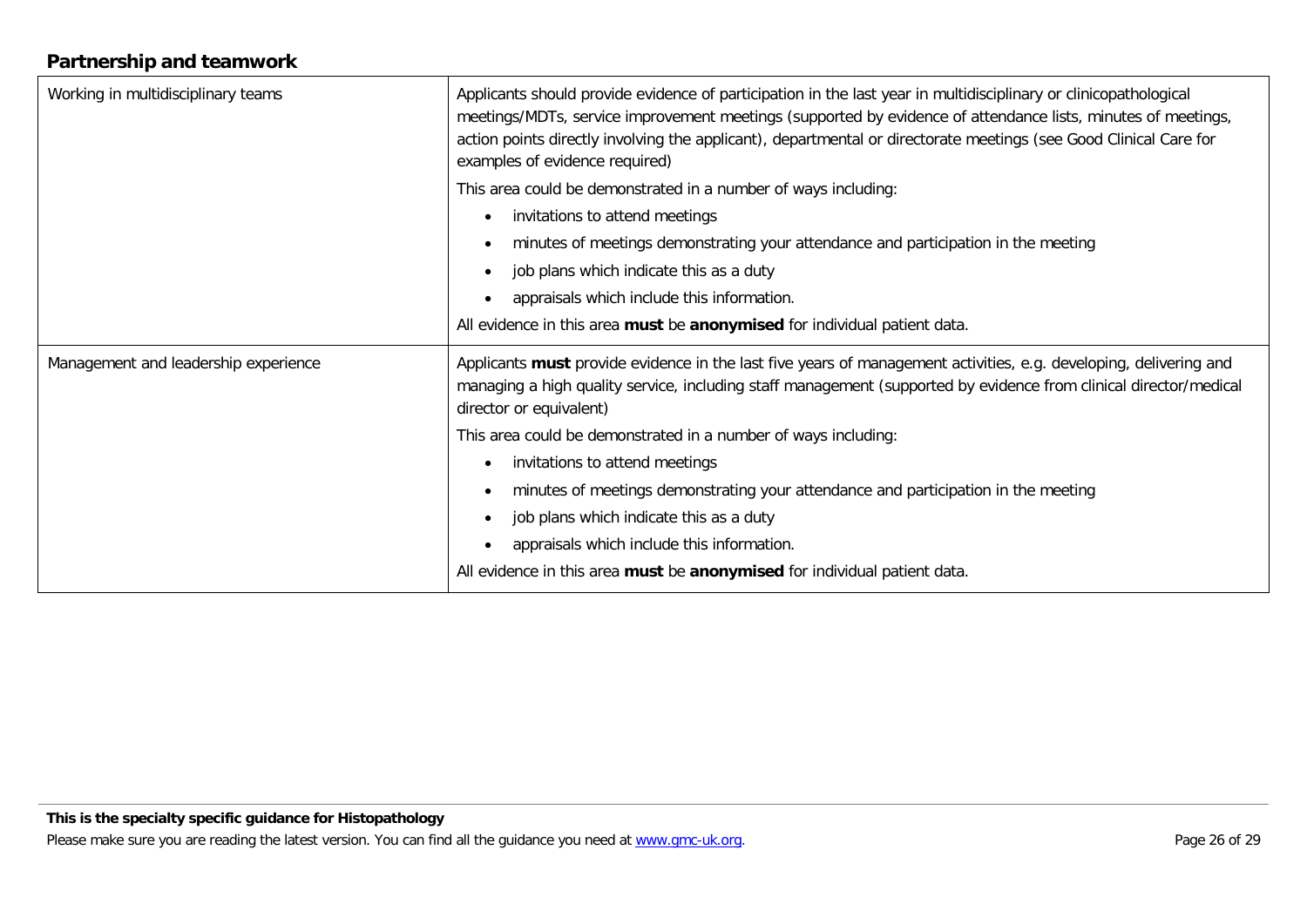| Chairing meetings and leading projects | Applicants should provide evidence in the last five years of meetings attended, chaired or organised by applicant<br>(supported by letter of confirmation, copies of relevant page from minutes confirming role). |
|----------------------------------------|-------------------------------------------------------------------------------------------------------------------------------------------------------------------------------------------------------------------|
|                                        | This area could be demonstrated in a number of ways including:                                                                                                                                                    |
|                                        | invitations to attend meetings                                                                                                                                                                                    |
|                                        | minutes of meetings demonstrating your attendance and participation in the meeting                                                                                                                                |
|                                        | job plans which indicate this as a duty                                                                                                                                                                           |
|                                        | appraisals which include this information                                                                                                                                                                         |
|                                        | project reports                                                                                                                                                                                                   |
|                                        | letters from colleagues<br>$\bullet$                                                                                                                                                                              |
|                                        | publications or presentations.<br>$\bullet$                                                                                                                                                                       |
|                                        | Where you have not provided evidence of success in an examination that is a requirement of the CCT curriculum,<br>evidence in this area may contribute to your demonstration of equivalent knowledge.             |
|                                        | All evidence in this area must be anonymised for individual patient data.                                                                                                                                         |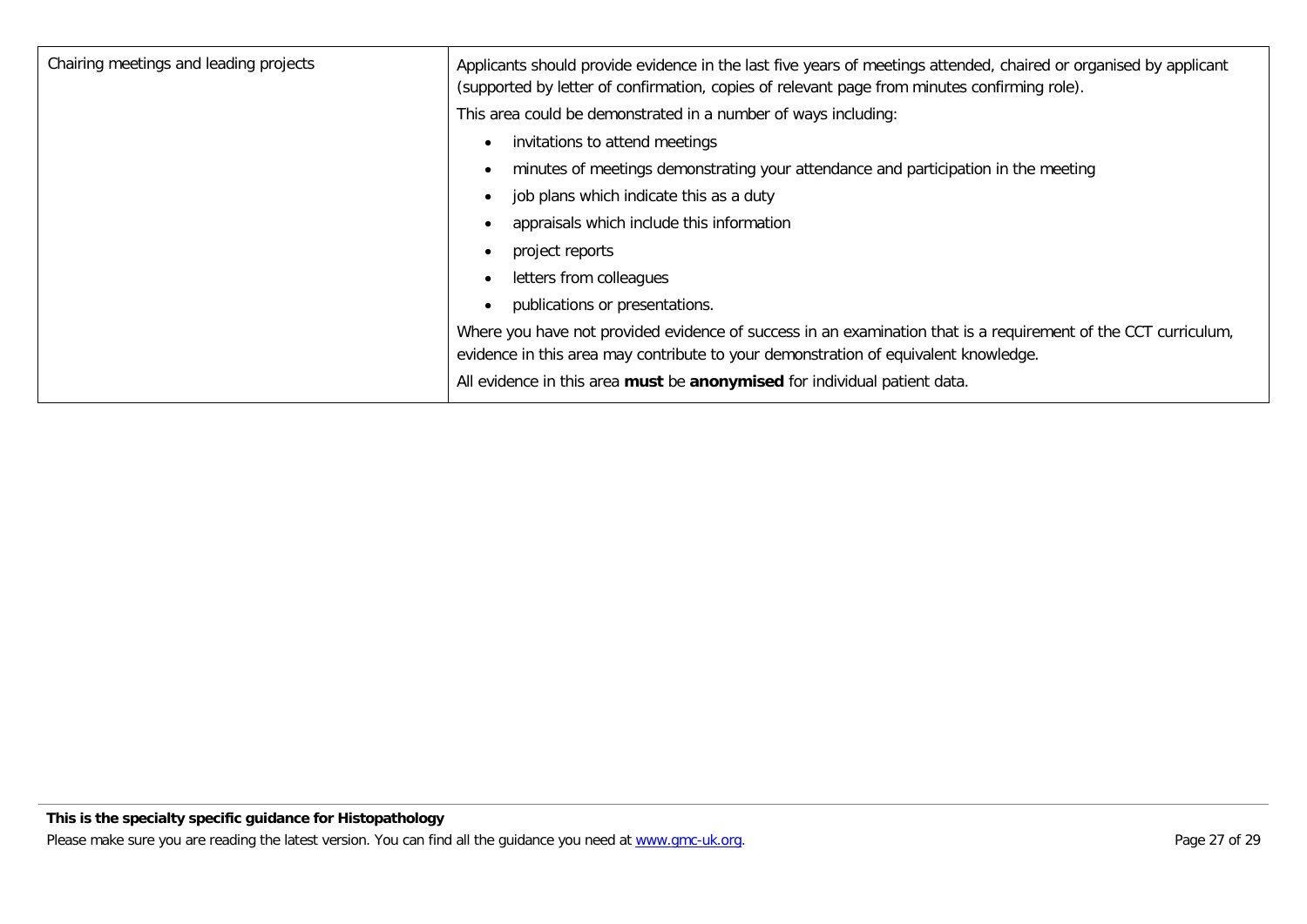### **Acting with honesty and integrity**

| Honesty and integrity                                                                                                                | Applicants should refer to the Histopathology Curriculum (pages 83 -84) and can provide evidence from the last 5<br>years of Histopathology:  |
|--------------------------------------------------------------------------------------------------------------------------------------|-----------------------------------------------------------------------------------------------------------------------------------------------|
|                                                                                                                                      | certificate of good standing<br>$\bullet$                                                                                                     |
|                                                                                                                                      | disciplinary procedures or adverse outcomes;<br>$\bullet$                                                                                     |
|                                                                                                                                      | health statement/declaration<br>$\bullet$                                                                                                     |
|                                                                                                                                      | a portfolio documenting evidence of life-long learning or CPD or CME;<br>$\bullet$                                                            |
|                                                                                                                                      | revalidation/appraisal portfolio                                                                                                              |
|                                                                                                                                      | letters of appreciation.                                                                                                                      |
| Equality and human rights (including disability, human<br>rights, race, religion and ethnicity awareness and equal<br>opportunities) | Applicants should refer to the Histopathology Curriculum (pages 26 - 27) and can provide evidence from the last 5<br>years of Histopathology: |
|                                                                                                                                      | evidence of attendance at relevant courses (please provide details of course content)                                                         |
|                                                                                                                                      | feedback from patients and colleagues<br>$\bullet$                                                                                            |
|                                                                                                                                      | statements from your referees<br>$\bullet$                                                                                                    |
|                                                                                                                                      | testimonials.<br>$\bullet$                                                                                                                    |
| Data protection                                                                                                                      | You can demonstrate this with:                                                                                                                |
|                                                                                                                                      | attendance at relevant courses (please provide details of course content)                                                                     |
|                                                                                                                                      | feedback from patients and colleagues<br>$\bullet$                                                                                            |
|                                                                                                                                      | your application and evidence being appropriately anonymised.                                                                                 |